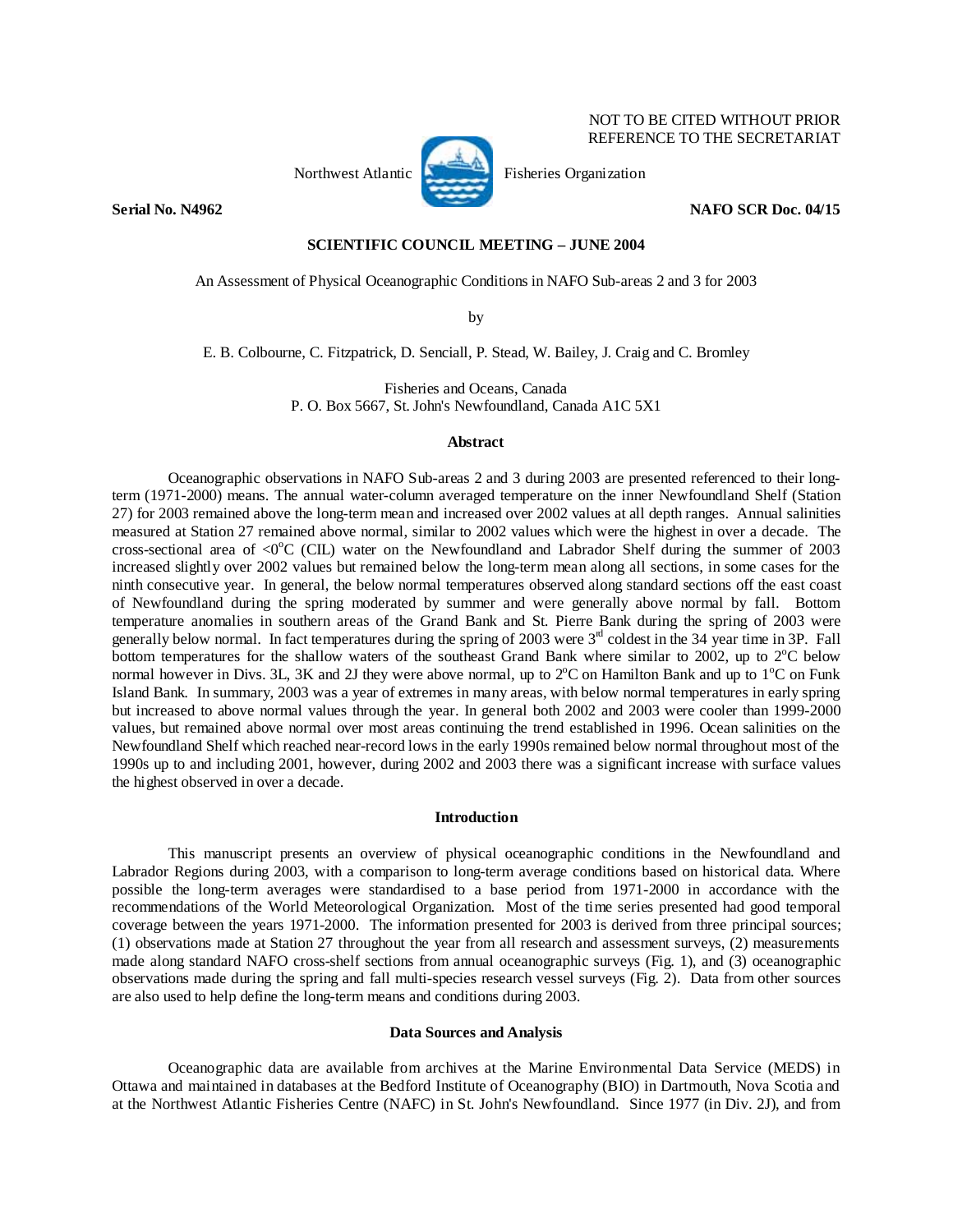1981 (in Div. 3KL) to 1989 the bulk of the fall data were collected during random stratified groundfish surveys. From 1971 to 1988 these surveys collected temperature data using bottles at standard depths and/or bathythermographs, mechanical or expendable (MBT/XBT), which were deployed usually at the end of each fishing set. Since 1989 netmounted conductivity-temperature-depth (Seabird model SBE-19 CTD systems) recorders have replaced XBTs. This system records pressure, temperature and salinity data during trawl deployment and recovery as well as for the duration of the tow. Data from the net-mounted CTDs are not field calibrated, but are checked periodically and factory calibrated when necessary, maintaining an accuracy of  $0.005^{\circ}$ C in temperature and  $0.005$  in salinity. The XBT measurements are accurate to within  $0.1\textdegree C$ .

 Time series of temperature and salinity anomalies were constructed at standard depths from Hamilton Bank, Station 27 and the Flemish Cap. Anomaly time series were constructed by subtracting either the monthly mean or a fitted annual cycle from each observation. Except for Station 27 these anomalies are based on data collected over relatively large geographical areas and therefore may exhibit variability due to spatial differences. Additionally, the annual values may be based only on a few monthly estimates for the year. Caution therefore should be used when interpreting short time scale features of these series. The long-term trends however, generally show real features.

 Bottom temperature grids for the Newfoundland Shelf were produced from all available data from 1971 to 2000 and for the spring and fall of 2003. All bottom-of-the-cast temperature values for each time period (except those for which the cast depths were not within 10% of the total water depth) were interpolated onto a regular grid and contoured using a geostatistical (2-diminsional Kriging) procedure. Bottom temperature anomaly maps were computed by subtracting the 2003 temperature grid from the average grid. Some temporal and spatial biasing may be present in the analysis given the large area and wide time interval over which the surveys were conducted. For example, the annual fall multi-species survey, which starts in early to mid-October normally, finishes around mid-December but was not completed this year until the end of January 2004.

Near-bottom temperature data from the multi-species assessment surveys (Fig. 2)`were used to compute a time series of the area of the bottom covered by water in selected temperature ranges. The mean near-bottom temperature for each grid element was calculated as described above and its area integrated to produce a yearly estimate of the percentage of the total area within each temperature range. The mean near-bottom temperature time series was also constructed for each region. The selected temperature ranges were  $\leq 0^{\circ}$ C, 0<sup>o</sup> to 1<sup>o</sup>C, 1<sup>o</sup> to 2<sup>o</sup>C, 2<sup>o</sup> to 3<sup>o</sup>C and  $\geq 3^{\circ}$ C. A potential source of error in this analysis is the temporal biasing arising from the wide time interval during which a typical survey is conducted. This source of error is probably small however, given the low magnitude of the annual cycle at most of the near-bottom depths encountered. An additional source of error that can potentially affect the results, particularly along the shelf edge, occurs when the spatial scales of temperature variations are shorter than the grid size. This error will be small over the Banks where the topography is relatively flat and larger along the slopes.

## **Time Trends in Temperature and Salinity**

## *Station 27 (NAFO Division 3L)*

 Station 27, located in the Avalon Channel off Cape Spear (Fig. 1), was sampled 59 times (50 CTD profiles, 9 XBT profiles) during 2003. The data from this time series are presented in several ways to highlight seasonal and inter-annual variations over various parts of the water column. Depth versus time contour maps of the annual cycle in temperature and salinity and their associated anomalies for 2003 are displayed in Fig. 3a. The cold near isothermal water column during the winter months has temperatures ranging from  $0^{\circ}$  to  $-1.5^{\circ}$ C. These temperatures persisted throughout the year in the bottom layers. Surface layer temperatures ranged from about  $-1^\circ$  to  $0^\circ$ C from January to mid-April, after which the surface warming commenced. By mid-May upper layer temperatures had warmed to  $2^{\circ}C$ and to >13<sup>o</sup>C by August at the surface, after which the fall cooling commenced. These temperatures were about  $0.25^{\circ}$ to 0.5<sup>o</sup>C above normal during the winter months over most of the water column. Temperatures during the spring were generally below normal. During the remainder of the year, temperatures were above normal (by  $>1.5^{\circ}\text{C}$  in surface layers during the summer) except for a mid-depth cold anomaly during the fall. Surface salinities reached maximum values by late winter (>32.4 in mid-March) and decreased to minimum values by late summer (<31.3 in September). These values were generally above normal throughout the year in the upper water column, reaching a maximum of about 0.4 above normal during the fall months. In the depth range from 50-100-m, salinities generally ranged from 32.4 to 32.8 and near bottom, they varied throughout the year between 32.8 and 33. Except from May to July bottom salinities were near normal during most of 2003 (Fig. 3a).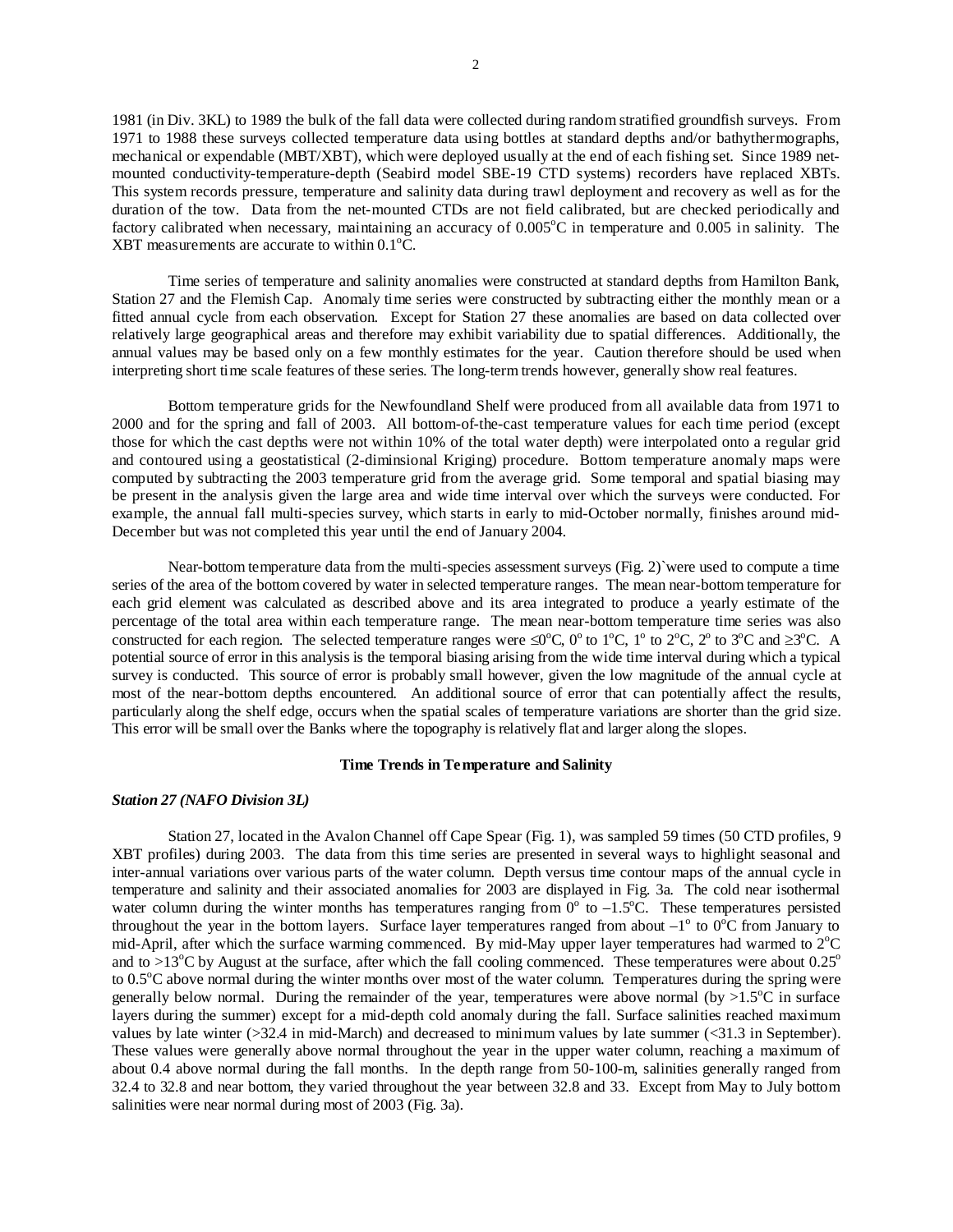The annual time series of temperature and salinity anomalies generally show cold and fresher-than-normal periods at near decadal time scales since the early 1970s (Fig. 3b, 4 and 5). Figure 3b in particular shows an extended cold period lasting from the mid-1980s to the mid-1990s and a fresher-than-normal period that lasted most of the decade of the 1990s. At the surface negative temperature anomalies reached a minimum in the early 1990s, began to moderate to near-normal conditions by the summer of 1994 and have continued at normal to above normal up to 2003. Near bottom at 175-m depth, temperatures were generally below normal from 1983 to 1994, the longest continuous period on record. During 1994 and 1995 bottom temperatures started to warm and by 1996 were above the long-term average. Annual bottom temperatures from 1998 to 2003 have remained above the long-term mean. Monthly surface and bottom temperatures were above normal in all months of 2003 except during the spring (Fig. 4 right panels). The depth averaged (0-175 m) annual temperature varied considerably during the past decade, from a record low during 1991, a near record high during 1996, near normal in 1997 and 1998 and above normal from 1999 to 2003 (Fig. 4 bottom panel).

 Near-surface salinity anomalies (Fig. 5) show the large fresher-than-normal anomaly that began in early 1991 had moderated to near normal conditions by early 1993 but returned to fresher conditions by the summer of 1995. Annual salinities approached near normal values during 1996 but decreased to mostly below normal values from 1997 to 2001. During 2002 and 2003 surface salinities increased to above normal and to the highest in over a decade. In general, during the past several decades cold ocean temperatures and fresher-than-normal salinities were associated with strong positive NAO index anomalies, colder-than-normal winter air temperatures, heavy sea-ice conditions and larger than normal summer cold-intermediate-layer (CIL) areas on the continental shelf (Colbourne et al. 1994, Drinkwater 1996). During the past several years (up to 2001) however, salinities have remained below normal during a time period of warm air temperatures and lower than normal ice conditions. During 2003 surface salinities were above normal for 11 of 12 months, near-bottom however, they were slightly below normal in most months especially during spring and summer (Fig. 5 right panels). The depth averaged (0-50 m) salinity time series (Fig. 5 bottom panel) show similar variability as the temperature time series, with fresher-than-normal periods generally corresponding to the colder-than-normal conditions up to at least the early 1990s. The magnitude of negative salinity anomaly on the inner Newfoundland Shelf during the early 1990s is comparable to that experienced during the 'Great Salinity Anomaly' of the early 1970s (Dickson et al. 1988), however, the spatial extent of the anomaly was mainly restricted to the inner Newfoundland Shelf. From 1991 to 2001 annual salinities were below normal on the inner Newfoundland Shelf. During 2002 and 2003 salinities increased over 2001 values and were the highest in about 12 years in the upper water column.

# *Flemish Cap (Division 3M)*

 Temperature anomalies on the Flemish Cap (Fig. 6) are also characterised by cold periods during the 1970s, mid-1980s and the late 1980s to the mid-1990s. The cold period, beginning around 1971, continued until 1977 in the upper layers, while temperature anomalies at 150-m depth were of a much lower magnitude. From 1978 to 1984 the temperature anomalies showed a high degree of variability in the upper water column with a tendency towards positive anomalies. By 1985 in the top 100-m of the water column, negative temperature anomalies had returned. This cold period moderated briefly in 1987 but returned again by 1988 and continued into the early 1990s. By 1995 temperatures moderated and were above normal at most depths from 1997 to 2002. Surface temperatures during 2003 were about normal, while values at deeper levels were similar to those of 2002, generally above normal. It should be noted that the annual estimate for 2003 was based on only three observations.

 The time series of salinity anomalies on the Flemish Cap (Fig. 6, right panels) show large fresher-than-normal conditions from 1970 to 1975 with peak amplitudes reaching near 1-pratical salinity unit below normal at the surface. Negative salinity anomalies also occurred during the mid-1980s and mid-1990s, however the amplitude was much smaller than the great salinity anomaly of the early 1970s. The trend in salinity values during the latter half of the 1990s ranged from slightly above normal at the surface to near normal at deeper depths. In general, the long-term trends in temperature and salinity anomalies on the Flemish Cap are very similar to those at Station 27 and elsewhere on the continental shelf over similar depth ranges (Colbourne and Foote 2000). Annual salinity anomalies in 2003 continued the increase noted in 2002 over all depths reaching >0.5 above normal at the surface.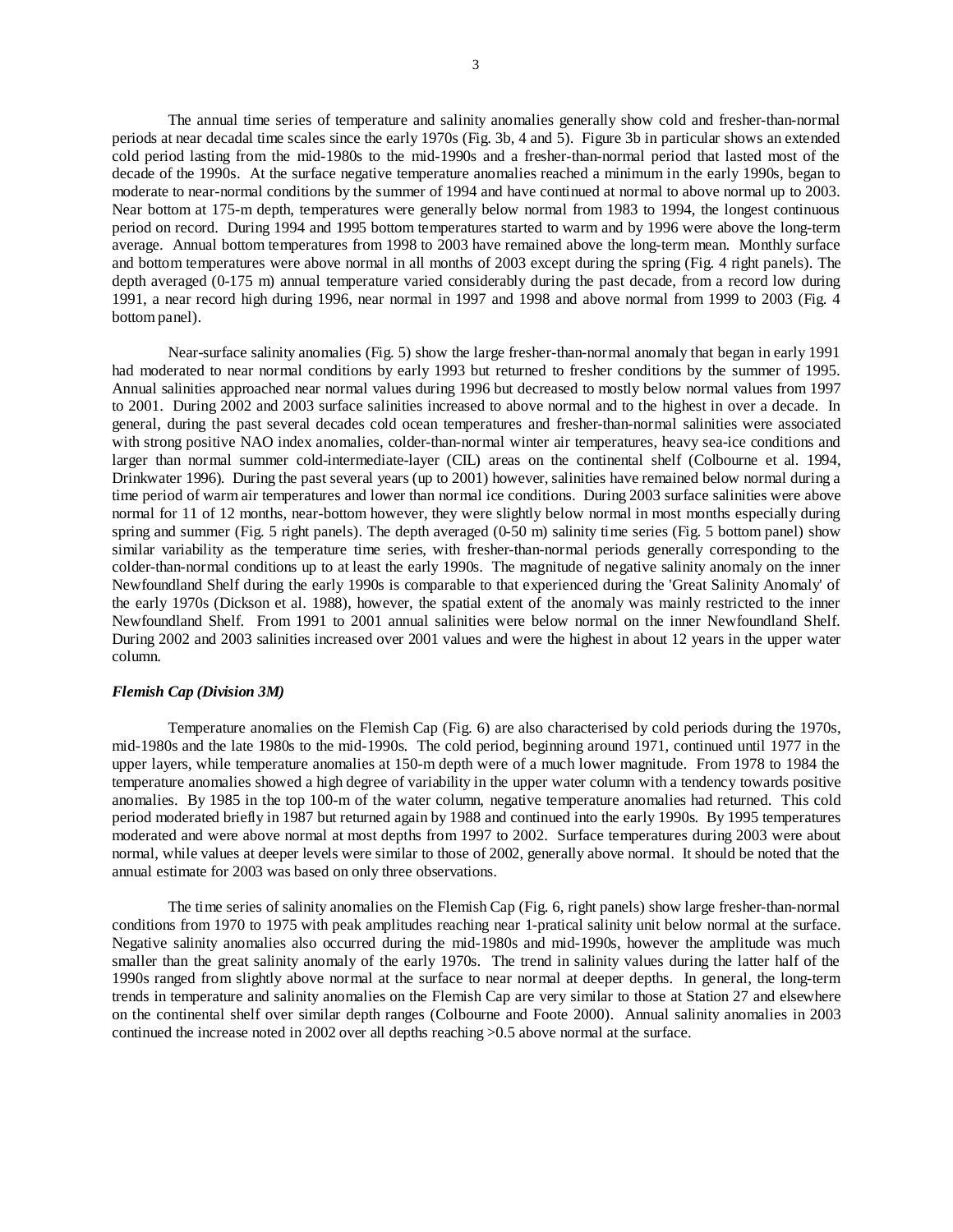## *Hamilton Bank (Division 2J)*

 Time series of temperature and salinity anomalies from 1951 to 2003 on Hamilton Bank are shown in Fig. 7 at selected depths. The annual values show a high degree of variability, which may in part be due to the different station locations between years coupled with the spatial variability of the hydrographic properties over the bank at the same depth level. It should also be noted that these annual estimates are calculated from a variable number of observations. A low frequency trend was calculated by a 5-year running mean that suppresses the high frequency variations and gives a general indication of long-term trends.

The temperature anomaly time series is characterised by amplitudes ranging from near  $\pm 2^{\circ}$ C and with periods ranging from 2 to 10 years. The cold periods of the early 1970s, the mid-1980s and the early 1990s are apparent, but the amplitude of the anomalies varied considerably with depth. The long-term trend indicates that temperatures on Hamilton Bank have moderated, particularly in the deeper layers, being above normal since the mid-1990s, similar to conditions further south at Station 27. Temperatures were above normal during 2003 increasing sharply over 2002 values in the upper water column and remained similar to 2002 values in deeper layers. The salinity time series, while very noisy, show similar trends as elsewhere on the shelf with fresher-than-normal conditions particularly in the early 1970s at the surface, and to some extent during the early 1990s. Salinities from 1995-2003 varied about the long-term mean with near-normal values during 2003 in the upper water column and slightly below normal below 100-m depth.

## **Standard Sections**

In 1976 the International Commission for the Northwest Atlantic Fisheries (ICNAF) adopted a suite of standard oceanographic monitoring stations along sections in the Northwest Atlantic Ocean from Cape Cod (USA) to Egedesminde (West Greenland) (ICNAF, 1978). Several of these sections are occupied annually during mid-summer on an annual oceanographic survey conducted by the Fisheries and Oceans Canada (Fig. 1). The sections with the longest historical record include, the Seal Island section on the southern Labrador coast crossing Hamilton Bank, the Bonavista section off the east coast of Newfoundland and the Flemish Cap section which crosses the Grand Bank at 47°N and continues eastward across the Flemish Cap. The temperature and salinity data along these sections for the summer of 2003 are presented. The anomalies are referenced to the 1971-2000 historical data sets.

 The water mass characteristics observed along the standard sections crossing the Newfoundland and Labrador Shelf (Fig. 1) are typical of sub-polar waters with a sub-surface temperature range of  $-1^\circ$  to  $2^\circ$ C and salinities of 32 to 33.5. Labrador Slope Water flows southward along the shelf edge and into the Flemish Pass region, this water mass is generally warmer and saltier than the sub-polar shelf waters with a temperature range of  $3^\circ$  to  $4^\circ$ C and salinities in the range of 34 to 34.75. Surface temperatures warm to 10 $^{\circ}$  to 12 $^{\circ}$ C during late summer, while bottom temperature remain  $\langle 0^{\circ}$ C over the Grand Banks but increase to 1° to 3°C near the shelf edge below 200-m. In the deeper waters of the Flemish Pass and across the Flemish Cap bottom temperatures generally range from  $3^\circ$  to  $4^\circ$ C. Throughout most of the year the cold relatively fresh water overlying the shelf is separated from the warmer higher density water of the continental slope region by a strong temperature and density front. This water mass is generally referred to as the cold intermediate layer (CIL) which is formed during the winter months and is discussed in more detail below. In general the water masses found along the standard sections undergoes seasonal modification in its properties due to the seasonal cycles of air-sea heat flux, wind forced mixing and ice formation and melt leading to intense vertical and horizontal gradients particularly along the frontal boundaries separating the shelf and slope water masses.

# *Flemish Cap* (47<sup>°</sup> *N*)

Near surface temperatures along the Flemish Cap section (Fig. 1) during the summer of 2003 ranged from  $7^{\circ}$ to 10°C while <0°C water was present below 60-m depth to the bottom over most of the Grand Bank. The coldest water is normally found in the Avalon Channel and at the edge of the Grand Bank corresponding to the inshore and offshore branches of the Labrador Current (Fig. 8). Temperatures were generally above normal over most areas along this section during the summer except for isolated areas near the surface and in the deeper waters of the Flemish Pass. To the east of the Flemish Cap temperatures were higher than normal by  $>8^{\circ}$ C. Salinities along the section on the Grand Bank (Fig. 9) are characterised by generally fresh conditions on the bank (<33), a strong horizontal gradient at the shelf break separating the saltier (>34.5) slope water offshore in the Flemish Pass. Salinity anomalies during 2003 were generally higher than average in the upper layers and near normal below 50-m depth. To the east of the Flemish Cap salinities were above normal by over 1 practical salinity unit (Fig. 9).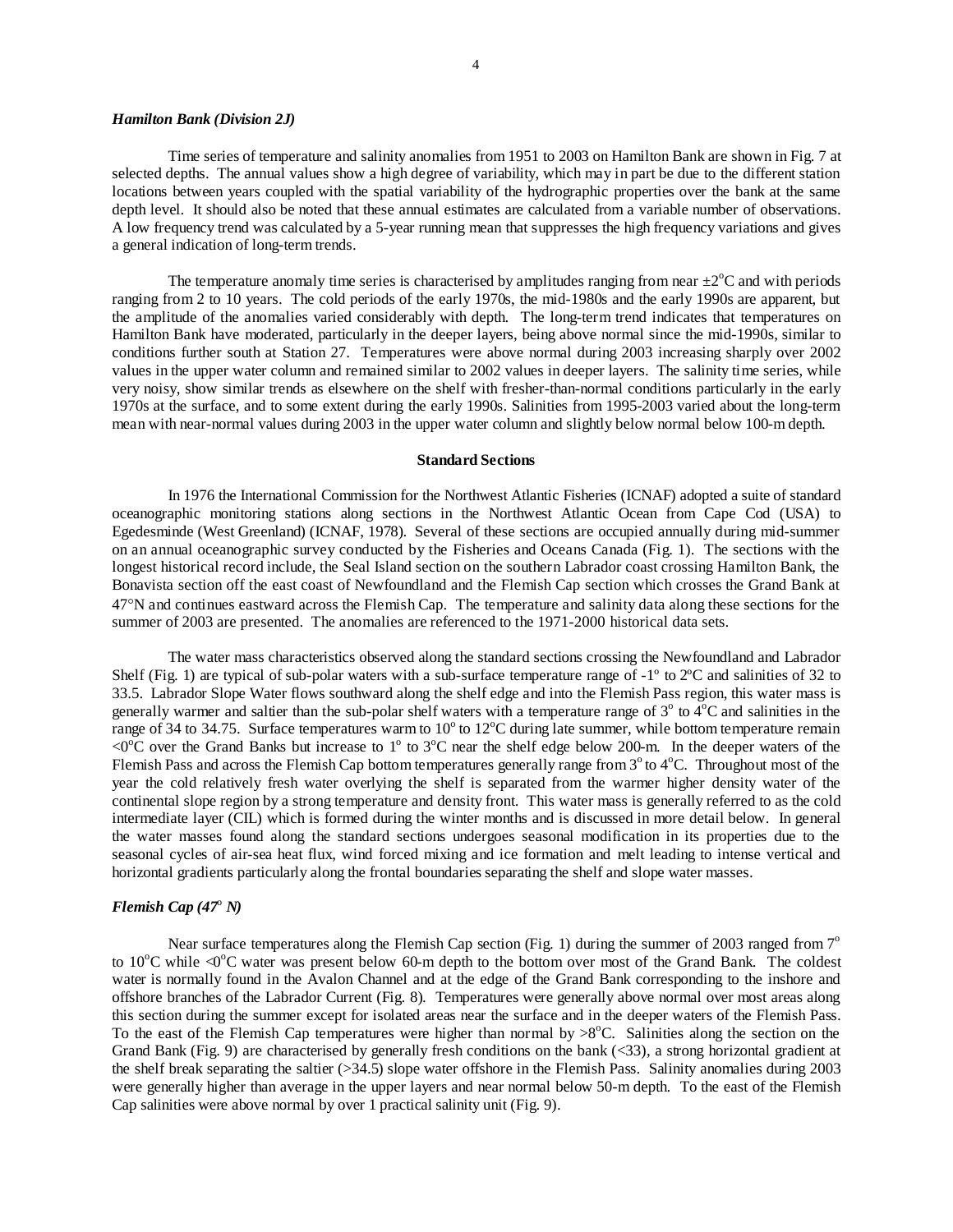### *Bonavista*

 The dominant water mass feature along this section during the summer months is the cold intermediate layer of <0<sup>o</sup>C water (CIL) which develops during early spring after intense winter cooling (Fig. 8). Temperatures along the Bonavista section during the summer of 2003 in the upper water column ranged from  $7^{\circ}$ to  $8^{\circ}$ C. These values were above normal in the extreme inshore areas, below normal at mid-shelf and generally above normal in the offshore areas. The offshore area of the Labrador Current appeared warmer-than-normal as did the near bottom areas across most of the eastern Newfoundland Shelf. Intermediate depth waters corresponding to the CIL were colder than normal (Fig. 8). Salinities along the Bonavista section generally range from  $\langle 32.5 \rangle$  near the surface in the inshore region to  $>34$ in the offshore region (Fig. 9). Bottom salinities ranged from 32.5 in the inshore regions, to 34.75 at about 325-m depth near the shelf edge. Similar to the Flemish Cap section salinities were generally above normal throughout the section, with the magnitude of the anomalies decreasing with depth. In general, salinities along the Bonavista section during 2002 and 2003 increased over values observed in 2001.

## *Seal Island*

 The Seal Island section, which crosses Hamilton Bank on the southern Labrador Shelf (Fig. 2), was also sampled in July of 2003 (Fig. 8 and 9 bottom panels). Upper layer temperatures across the shelf in this region ranged from  $-0.5^{\circ}$ C at approximately 50-m depth to between  $7^{\circ}$ to  $8^{\circ}$ C at the surface. Temperatures below 50-m depth were generally  $\langle 0^{\circ}$ C over most of the shelf, corresponding to the CIL water mass, except near bottom where they range from  $0^{\circ}$  to  $1^{\circ}$ C due to the influence of warmer slope water. Near the shelf break in Labrador slope water, bottom temperatures increase to  $2^{\circ}$ -3<sup>o</sup>C. Temperature anomalies in the surface and near-bottom layers were up to  $1^{\circ}$  to  $2^{\circ}$ C above normal over most of the shelf. At intermediate depths corresponding to the CIL water mass, anomalies generally varied about the mean. Surface salinities along this section ranged from <31.5 inshore of Hamilton Bank to >34 in the offshore region. Bottom salinities ranged from 32.5 near the coast of Labrador to 34.5 at the edge of the shelf in water depths >300-m. Near-surface salinities were saltier-than-normal particularly in the inshore area and about normal over the remainder of the water column. Offshore of the shelf break however, salinities were below normal in the upper water column.

## *Cold Intermediate Layer (CIL) Time Series*

 As discussed above with reference to the cross-shelf contour plots, the vertical temperature structure on the Newfoundland Continental Shelf during late spring through to the fall is dominated by a layer of cold  $\langle 0^{\circ}C \rangle$  water trapped between the seasonally heated upper layer and warmer slope water near the bottom. This water mass is commonly referred to as the cold intermediate layer or CIL (Petrie *et al*., 1988) and is generally regarded as a robust index of ocean climate conditions off the eastern Canadian continental shelf. The cold, relatively fresh, shelf water is separated from the warmer saltier water of the continental slope by a frontal region denoted by a strong horizontal temperature and salinity gradient near the edge of the continental shelf. It usually remains present throughout most of the year as the seasonal heating increases the stratification in the upper layers to a point where heat transfer to the lower layers is inhibited, although it undergoes gradual decay during the summer reaching a minimum during the fall. The spatial extent of this winter chilled water mass is evident in the section plots of the temperature contours, for example along the Seal Island section (Fig. 8) the CIL extends offshore to over 200 km, with a maximum vertical extent of approximately 150 m. This corresponds to a cross-sectional area of around 25  $\text{km}^2$ . The annual summer CIL crosssectional area anomalies defined by the  $0^{\circ}$ C contour for the Flemish Cap, Bonavista and Seal Island sections are displayed in Fig. 10. Along the Flemish Cap section the CIL area was below the 1971-2000 normal in 2003, similar to conditions observed during the past 5-years but a slight increase over 2002. Off Bonavista the CIL area was also below normal for the 9<sup>th</sup> consecutive year ranking the 22<sup>nd</sup> warmest year in the 55 year time series. Along the Seal Island section the area of  $\langle 0^{\circ}$ C water increased slightly over 2002 but was still below normal. In general, the CIL area observed along all sections, while showing a slight increase over 2002, it continued the trend of below normal values observed since 1995. This is in contrast to the near record high values measured during the cold period of the early-1990s on the Newfoundland Shelf.

# **Multi-Species Survey Results**

 Canada has been conducting stratified random bottom trawl surveys in NAFO Sub-areas 2 and 3 since 1971. Each NAFO Div. has been stratified based on the depth contours of available standard navigation charts. Areas within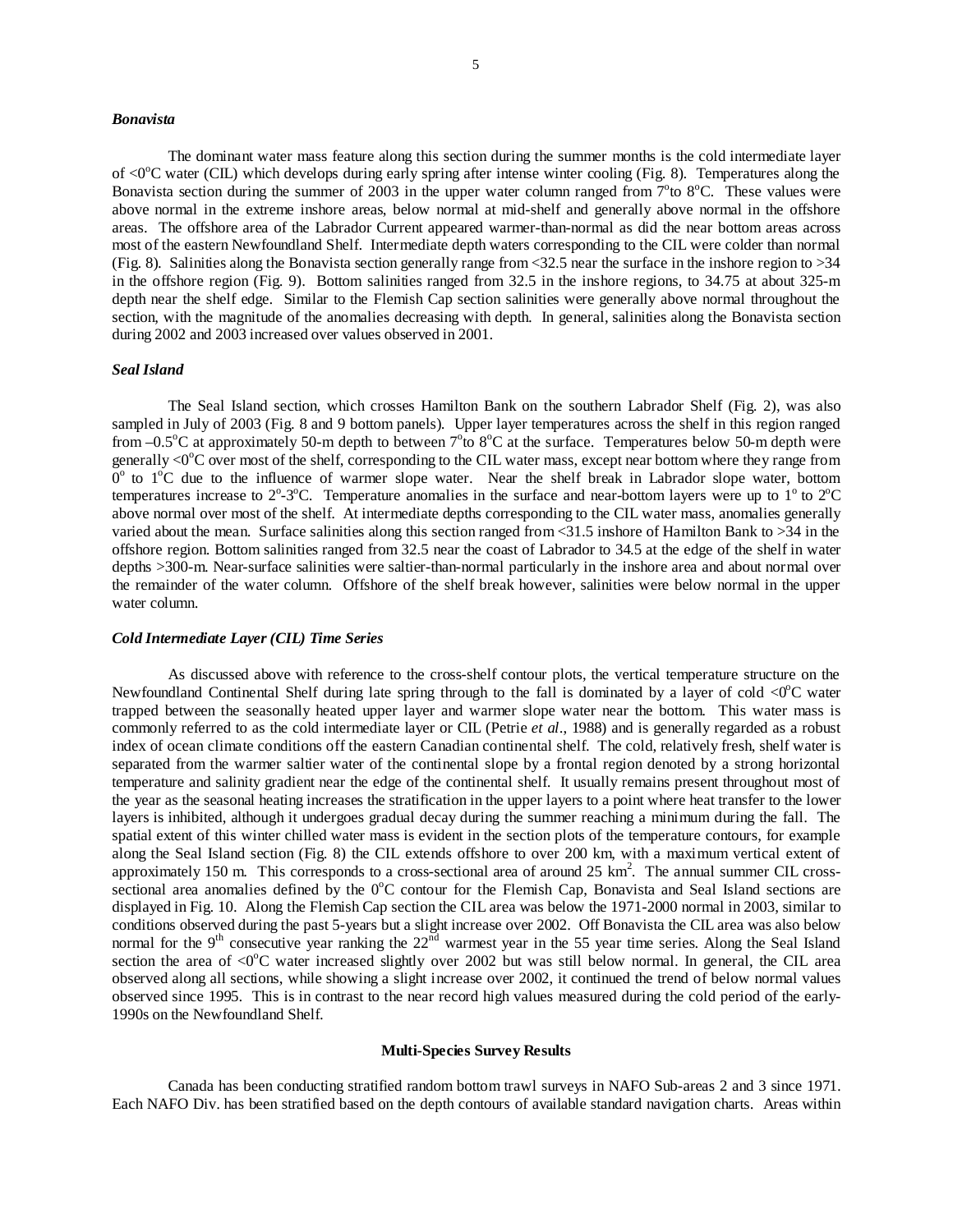each division, with a selected depth range, were divided into strata and the number of fishing stations in an individual stratum were based on an area-weighted proportional allocation (Doubleday 1981). Temperature profiles of the water column are available for fishing set in each stratum. Surveys have been conducted for the following NAFO Divisions, time periods and depth ranges: 3P in winter and/or spring from 1972 to 2003, in water depths down to 366 m until 1979 and to 548 m since then; 3L in spring from 1971-2003, except 1983 and 1984; 3NO in spring from 1971-2003, except 1983 in 3N and 1972, 1974 and 1983 in 3O, in water depths down to 366 m in most years and more recently to 548 m; 2J fall from 1977-2003; 3K in fall from 1978-2003; 3L in fall from 1981-2003, 3NO in fall from 1990-2003. These surveys provide 2 spatially comprehensive oceanographic data sets on an annual basis for the Newfoundland Shelf, one during the spring from 3Pn in the west to 3LNO on the Grand Bank and one during the fall period from 2J in the north, to 3NO in the south. In this section an analysis of the near-bottom temperature fields and their anomalies based on these data sets are presented for the spring and fall surveys. Inter-annual variations are then examined by computing the areal extent of the bottom covered with water in various temperature ranges as described earlier. The objective of this analysis is to provide some indication of potential changes in any temperature dependent near-bottom habitat for various species of marine organisms.

#### *Spatial Temperature Maps*

Bottom temperatures during the spring of 2003 in NAFO Sub-area 3P ranged from  $4^{\circ}$  to  $5^{\circ}$ C in the Laurentian, Burgeo and Hermitage Channels to about 1<sup>°</sup> to 3<sup>°</sup>C on Burgeo Bank. On St. Pierre Bank bottom temperatures ranged from near  $-1^{\circ}$ C on the eastern side to  $2^{\circ}$  to  $3^{\circ}$ C on the western side. During the spring of 2003, bottom temperatures over St. Pierre Bank decreased significantly over 2002 values with  $\langle 0^{\circ}C$  water covering most of the Bank and regions to the east (Fig.11). Consequently, below normal temperatures were more widespread during 2003 compared to 2002, covering most of the bottom areas in the 3P region with values as low as  $1^{\circ}$ C below normal (Fig. 11). In general, the area of the bottom covered by below normal temperatures increased significantly during the spring of 2003, compared to 2002.

 Bottom temperature maps and their anomalies for NAFO Div. 3LNO during the spring and fall of 2003 are displayed in Fig. 12. In the northern areas of the Grand Bank spring bottom temperatures ranged from  $\langle 0^{\circ}C \rangle$  in the inshore regions of the Avalon Channel to  $>3^{\circ}$ C at the shelf edge. Over the central and southern areas bottom temperatures ranged from  $1^{\circ}$ C to  $2^{\circ}$ C on the Southeast Shoal and to  $4^{\circ}$  to  $5^{\circ}$ C along the slopes of the Grand Bank in Div. 3O. During the spring of 2003 <0 $^{\circ}$ C water was mostly restricted to Div. 3L, although there was an increase in the amount of <0C water in the northern portions of 3NO. In general, temperatures were mostly above normal in northern areas and below normal in southern regions. Fall bottom temperatures generally ranged from  $\langle 0^{\circ}$ C on the northern Grand Bank and in the Avalon Channel, to 3<sup>o</sup>C at the shelf edge. Over the central and southern areas bottom temperatures ranged from 1<sup>o</sup> to 3<sup>o</sup>C during 2003 on the Southeast Shoal and to >3<sup>o</sup>C along the edge of the Grand Bank. These values were above normal on the northern Grand Bank and along the edge of the Grand Bank by up to  $0.5^\circ$  to 1<sup>o</sup>C. Bottom temperature anomalies in 3NO were quite variable except for the southeast shoal where they ranged from  $0.5^{\circ}$  to  $2^{\circ}$ C below normal.

Bottom temperatures and their anomalies for NAFO Div. 3K during the fall of 2003 are shown in Fig. 13. Most of the 3K region has water depths >200-m. As a result, relatively warm slope water floods through the deep troughs between the northern Grand Bank and southern Funk Island Bank and between northern Funk Island Bank and southern Belle Isle Bank. Bottom temperatures on these banks during the fall of 2003 ranged between  $2^{\circ}$  to  $3^{\circ}$ C, which were about 0.5° to 1°C above their long-term means. Near the edge of the continental shelf in water depths below 500m temperatures are generally around 3.5°C, which was about normal. Bottom temperatures and their anomalies for NAFO Div. 2J during the fall of 2003 are displayed in Fig. 14. Temperatures generally ranged from  $\langle 1^{\circ}$ C inshore, to  $>3.5^{\circ}$ C offshore at the shelf break. Bottom temperatures over Hamilton Bank ranged from  $\langle 2^{\circ}$ C on the inshore portion of the bank, to near  $3^{\circ}$ C on the southern portion. Bottom temperature anomalies were about  $1^{\circ}$  to  $2^{\circ}$ C above normal on Hamilton Bank and about normal along the edge of the shelf. The negative anomalies apparent near the coast may be due to under-sampling of the extreme inshore regions.

#### *Bottom Temperature Time Series*

The spatially averaged spring bottom temperature of the surveyed area in NAFO Div. 3P ranged between  $2^{\circ}$  to  $4^{\circ}$ C from 1970 to 1984 and decreased to between  $2^{\circ}$  to 2.5 $^{\circ}$ C from 1985 to 1997. During 1999 and 2000, the average near-bottom temperature increased to  $>3^{\circ}$ C but decreased to near 2.5°C in 2001. During the spring of 2002 the average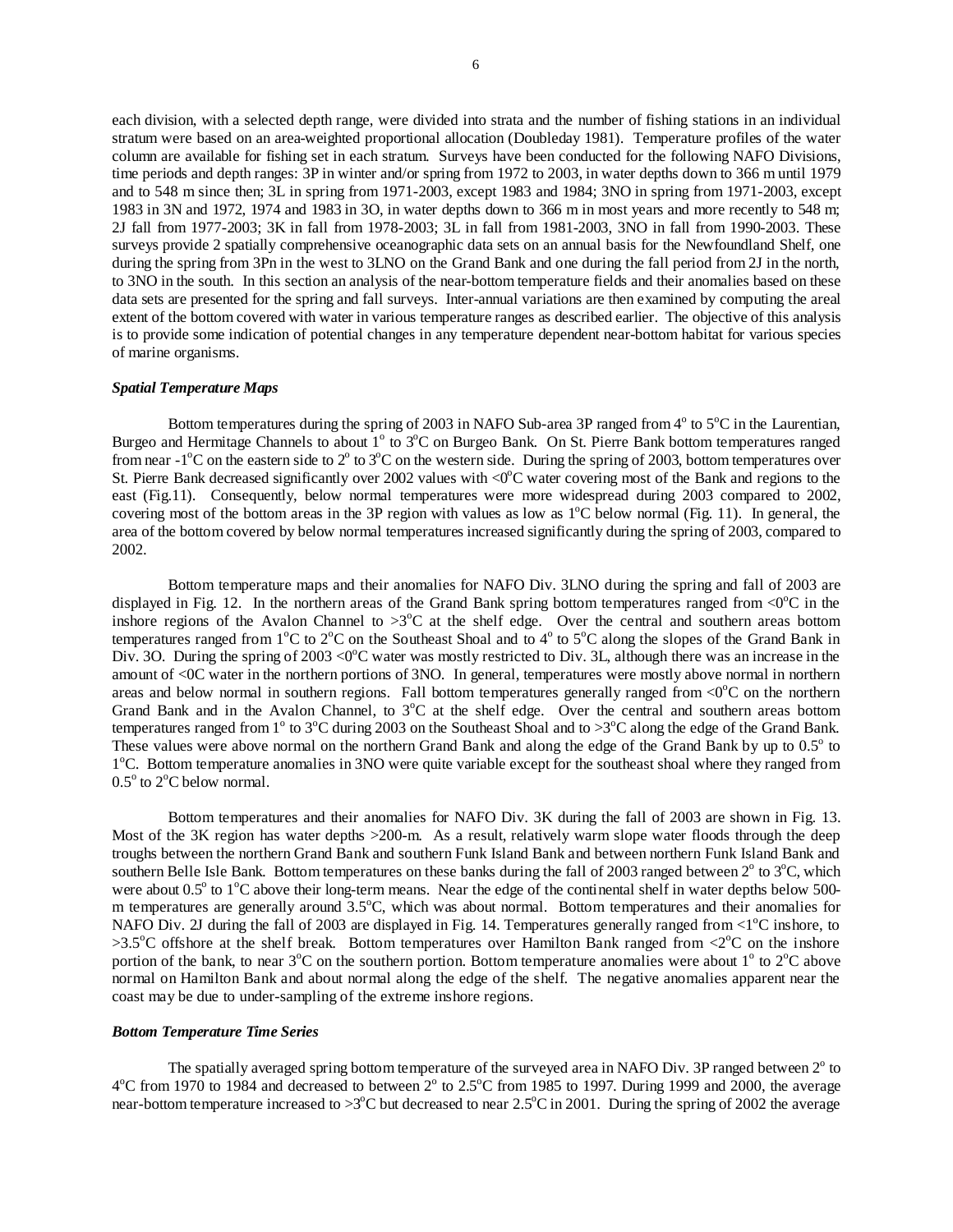bottom temperature increased slightly over the 2001 value to  $2.6^{\circ}$ C but fell to  $2^{\circ}$ C by the spring of 2003 making it the  $3<sup>rd</sup>$  coldest spring in the 34 year time series (Fig. 15, top panel). The average spring bottom temperature time series for the 3LNO region shows large inter-annual variations of about 1°C amplitude and a downward trend that started in 1984. This trend continued until the early-1990s. The highest temperature in the 25-year record occurred in 1983 when the average temperature was  $3.2^{\circ}$ C and the lowest temperature of  $0.25^{\circ}$ C occurred in 1990. Recently, temperatures have increased over the lows of the early-1990s with the average bottom temperature during the spring of 1999 and 2000 reaching 2°C. During the spring of 2001 to 2003, the average bottom temperature decreased over the 2000 value to about  $1^{\circ}$ C in 2003, the  $11^{\text{th}}$  coldest in the 28 year record (Fig. 15, top panel).

During the fall the average bottom temperature in Div.  $3LNO$  decreased from approximately  $1.5^{\circ}C$  during 1990 to 1<sup>o</sup>C during 1993 and 1994, and then increased to approximately 1.8<sup>o</sup>C during 1995. Temperatures remained relatively constant up to 1998 but then increased to over  $2.5^{\circ}$ C during 1999, the highest in the 10 year record (Fig. 15, bottom panel). During the fall of 2000 to 2003 the mean bottom temperature decreased by nearly 1<sup>o</sup>C over the 1999 value, but was still above the cold condition of the early-1990s. The average bottom temperature in Div. 3K (Fig. 15 bottom panel) during the fall ranged from  $1^{\circ}$ C in 1982, to 2.3 $^{\circ}$ C in 1986, with an overall average of about  $2^{\circ}$ C. From 1995 to 1999 they increased to above-average values reaching about 2.7°C during 1999. During the fall of 2000 to 2003 bottom temperatures were lower than in 1999, but remained relatively warm between  $2.2^{\circ}$  to  $2.5^{\circ}$ C. Bottom temperatures during the fall in Div. 2J generally average about 2°C, but during the latter half of the 1990s they increased to about  $2.5^{\circ}$ C. During 1999 to 2002 mean bottom temperatures remained relatively constant slightly >  $2.5^{\circ}$ C. During the fall of 2003 the average temperature increased to the highest in the record to near  $3^{\circ}$ C.

## *Spring Thermal Habitat Index*

The areal extent of the bottom covered with water in the temperature ranges of <0 $^{\circ}$ C, 0 $^{\circ}$  to 1 $^{\circ}$ C, 1 $^{\circ}$  to 2 $^{\circ}$ C, 2 $^{\circ}$  to  $3^{\circ}$ C and  $>3^{\circ}$ C for NAFO Div. 3P is displayed in Fig. 16. Note the large increase in the percentage area of the bottom covered by <0 $^{\circ}$ C water in 1985 that persisted well into the mid-1990s, with the exception of 1988. The percentage area covered by <0°C water during the spring of 1998 decreased to pre-1985 levels and to less than 10% during 2000, but increased to over 25% during 2001 and 2002 and to near 40% in 2003. The bottom area covered with water between 0-  $1^{\circ}$ C, except for 1979 and 1988, has remained below 20%. The bottom area with temperatures  $>1^{\circ}$ C before 1985 was approximately 70 to 80% and from 1984 to 1995 had been nearly constant between 50 to 70%. Since 1995, except for 1997 this area has been increasing and approached pre-1985 values during 1999 and 2000. During the spring of 2001 however, this area decreased to between 50 to 60%, increased slightly in 2002 and decreased again in 2003. During the spring of 1999 and 2000 <0°C water had essentially disappeared from the St. Pierre Bank, but reappeared during 2001, reaching near 30% coverage in 2002 and over 90% coverage in 2003. The area of near-bottom water on the banks with temperatures >1°C increased from about 50% in 1998 to near 85% during 2000, the first significant amount since 1984 (Colbourne 2001).

The areal extent of the bottom covered by water in various temperature ranges during spring for the 3LNO region is displayed in Fig. 16. In this region from 1975 to 1983 most of the bottom area was covered by water above  $0^{\circ}$ C with only approximately 20% covered by <0 $^{\circ}$ C water. From 1984 to 1997 there was a large increase in the area of <0°C water with percentages reaching near 60% in some years. Since 1997 there was a significant decrease in the percentage area of the bottom covered by <0 $^{\circ}$ C water and a corresponding increase in the area covered by water  $\geq$ 1 $^{\circ}$ C. During the spring of 1998 and 1999 water with temperatures  $>1^{\circ}$ C covered 50 to 60% of the bottom area on the Grand Bank. The 1998 and 1999 values represent the largest area of relatively warm water on the Grand Bank since the late 1970s. During 1999 the area of <0 $^{\circ}$ C water on the Grand Bank decreased to about 10%, the lowest since 1978. During 2000 the area of cold water began to increase reaching 30% by 2002 and to 40% by 2003.

### *Fall Thermal Habitat Index*

 The areal extent of the bottom covered by water in the selected temperature ranges during the fall for the 3LNO region is displayed in Fig. 17. In general, the percentage area of the bottom covered by  $\langle 0^{\circ}C \rangle$  water decreased significantly during 1995 to roughly one-half the value during the first half of the 1990s. A corresponding increase in the areal extent of water  $\geq 1^{\circ}$ C occurred during 1995. From 1995 to 1998 this remained relatively constant at about 50%, but increased to over 70% during 1999. During the fall of 2000 the area of  $\langle 0^{\circ}$ C water remained below the values of the early-1990s but increased over 1999 values to near 40%. During 2003 the area of  $\langle 0^{\circ}$ C water increased slightly over 2002 to about 30%.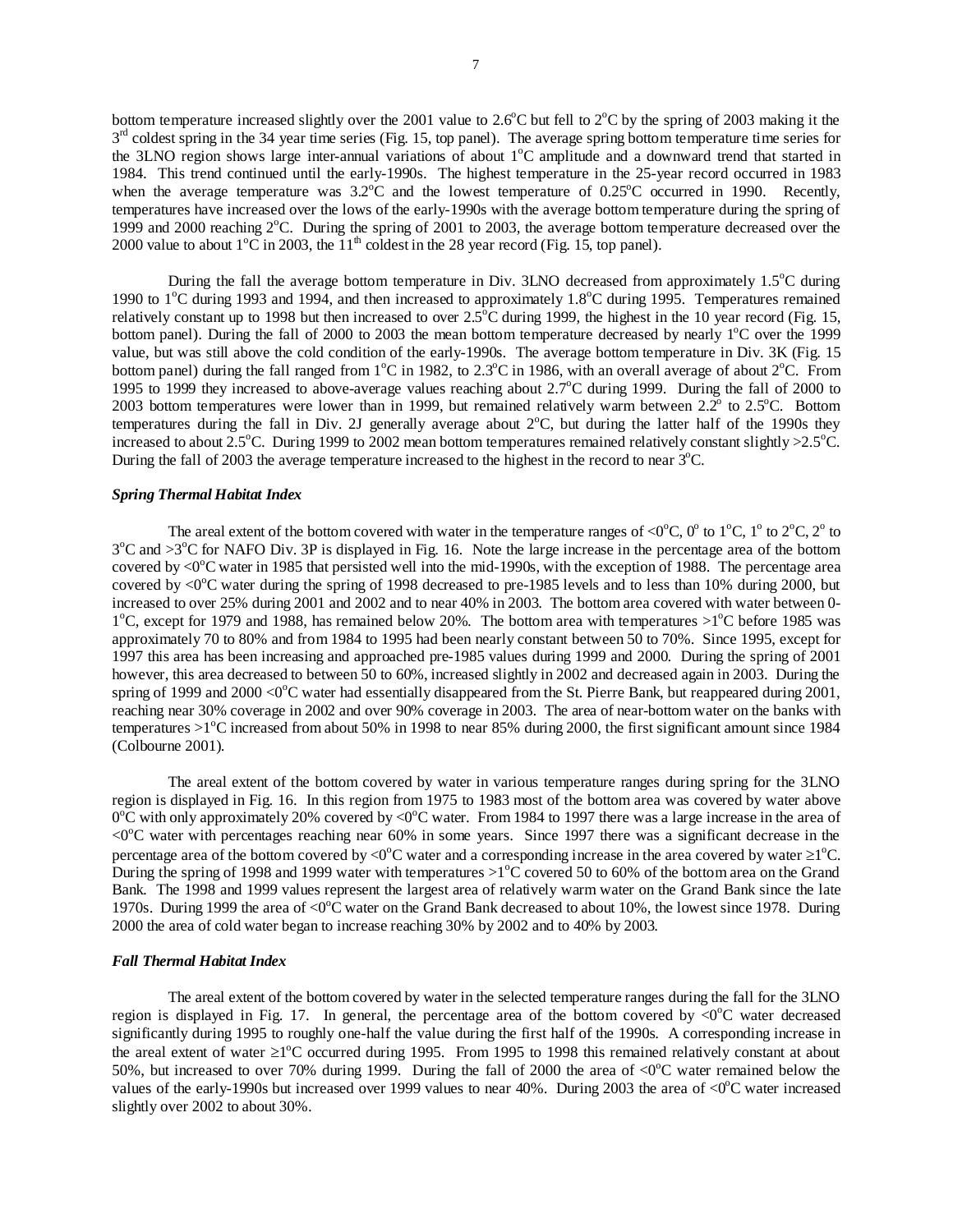The areal extent of the bottom covered by water in the selected temperature ranges during the fall for Div. 3K is displayed in Fig. 17. The percentage area of the bottom covered by  $\langle 0^{\circ}$ C water in this region is generally  $\langle 30^{\circ}$  and in many years <10%, with significant amounts appearing only during the cold periods of the early- to mid-1980s and 1990s. For temperature  $>3^{\circ}C$ , the bottom area in  $3K$  covered has been relatively constant ranging from 20 to 35% from 1979 to 1995 after which it increased to near 40 to 50% from 1997 to 2003. The areal extent of the bottom covered by water in the selected temperature ranges during the fall for Div. 2J is also displayed in Fig. 17. The percentage area of the bottom covered by  $\langle 0^{\circ}$ C water in Div. 2J is normally very low during the fall with significant amounts appearing only during the cold periods of the early- to mid-1980s and early-1990s, when it ranged between 20 to 30%. In 2J for temperatures  $>3$ <sup>o</sup>C the bottom area covered ranged from a low of 15% in 1992 to a maximum of near 50% during 2001 to 2003. Since 1996 the area of the bottom covered with  $\langle 0^{\circ}$ C water decreased to  $\langle 10 \rangle$ .

### **Summary**

 The annual water-column averaged temperature at Station 27 for 2003 remained above the long-term mean and increased over 2002 values at all depth ranges. The annual surface temperature at Station 27 was  $0.7^{\circ}$ C above normal, while the annual bottom temperature remained similar to 2002 at  $0.2^{\circ}$ C above normal. Bottom temperatures were above normal during January and February, below normal during spring and above normal during the remainder of the year. Water-column averaged annual salinities at Station 27 remained above normal, similar to 2002 values, the highest in over a decade. Surface salinities at Station 27 were above normal for 11 of 12 months, while bottom salinities were generally below normal, particularly during the period April to July.

The cross-sectional area of  $\langle 0^{\circ}C(CIL)$  water on the Newfoundland and Labrador Shelf during the summer of 2003 increased slightly over 2002 values but remained below the long-term mean. The CIL areas were below normal along all sections from the Flemish Cap section on the Grand Bank, to the Seal Island section off southern Labrador. Off Bonavista for example, the CIL area was below normal for the ninth consecutive year. In general, the cold temperatures observed along the standard sections during the spring moderated by summer and were generally above normal by fall.

 Bottom temperature anomalies in southern areas of the Grand Bank and St. Pierre Bank during the spring of 2003 were generally below normal. Fall bottom temperatures for the shallow waters of the southeast Grand Bank where similar to 2002, up to 2<sup>o</sup>C below normal, however, in Divs. 3L, 3K and 2J they were above normal by up to 2<sup>o</sup>C on Hamilton Bank and up to 1°C on Funk Island Bank. The spatially averaged spring bottom temperature during 2003 in NAFO Divisions 3PLNO continued to decline while fall values remained above normal. In general, over all areas of the Newfoundland Shelf the near-bottom thermal habitat continued to be warmer than that experienced from the mid-1980s to the mid-1990s.

 In summary, the below-normal trends in temperature and salinity, established in the late 1980s reached a minimum in 1991. This cold trend continued into 1993 but started to moderate during 1994 and 1995. During 1996 temperature conditions were above normal over most regions, however, summer salinity values continued to be slightly below the long-term normal. During 1997 to 1999 ocean temperatures continued to warm over most areas, with 1999 one of the warmest years in the past couple of decades. During 2000 to 2002 ocean temperatures were cooler than 1999 values, but remained above normal over most areas continuing the trend established in 1996. The past year was one of extremes in many areas, with the below normal temperatures during the spring increasing to above normal values by fall. From 1991 to 2001 the trend in salinities on the Newfoundland Shelf was mostly below normal, however, during 2002 there was a significant increase with surface values the highest observed in over a decade. Annual salinity measurements at Station 27 during 2003 continued to show above normal values.

### **Acknowledgements**

We thank the many scientists and technicians at the Northwest Atlantic Centre for collecting and providing much of the data contained in this analysis and to the Marine Environmental Data Service in Ottawa for providing most of the historical data. We also thank the captain and crew of the CCGS Teleost and Hudson for three successful oceanographic surveys during 2003.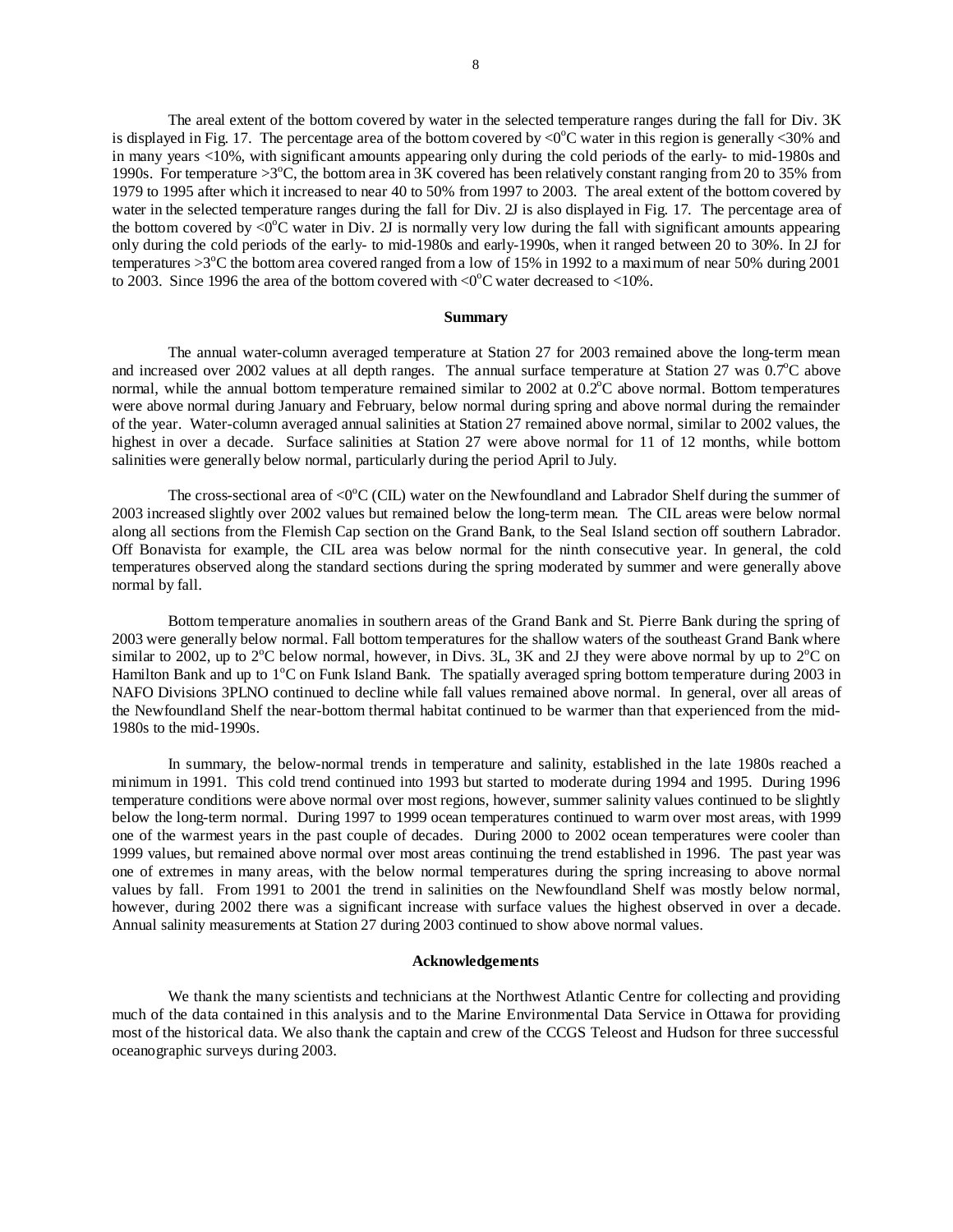# **References**

Anon. 1978. List of ICNAF standard oceanographic sections and stations. ICNAF selected papers #3.

- Colbourne, E. B., S. Narayanan, and S. Prinsenberg. 1994. Climatic change and environmental conditions in the Northwest Atlantic during the period 1970-1993. ICES Mar. Sci. Symp., 198:311-322.
- Dickson, R.R., Meincke, J., Malmberg, S. A., and Lee, A. J. 1988. The "Great Salinity Anomaly" in the northern North Atlantic 1968-82. Progr. Oceanogr., 20: 103-151.
- Drinkwater, K.F. 1996. Climate and oceanographic variability in the Northwest Atlantic during the 1980s and early-1990s. J. Northw. Atl. Fish. Sci., 18: 77-97.
- Drinkwater, K. F., R. Pettipas and W. M. Petrie. 2000. Overview of meteorological and sea ice conditions off eastern Canada during 2000. DFO Atl. Fish. Res. Doc., No. 2000/59.
- Petrie, B., S. Akenhead, J. Lazier and J. Loder. 1988. The cold intermediate layer on the Labrador and Northeast Newfoundland Shelves, 1978-1986. NAFO Sci. Coun. Studies, 12: 57-69.
- Rogers, J.C. 1984. The association between the North Atlantic Oscillation and the Southern Oscillation in the Northern Hemisphere. Mon. Wea. Rev., 112: 1999-2015.



Fig. 1. Location map showing Station 27 and the standard monitoring sections on the Newfoundland and Labrador Shelf.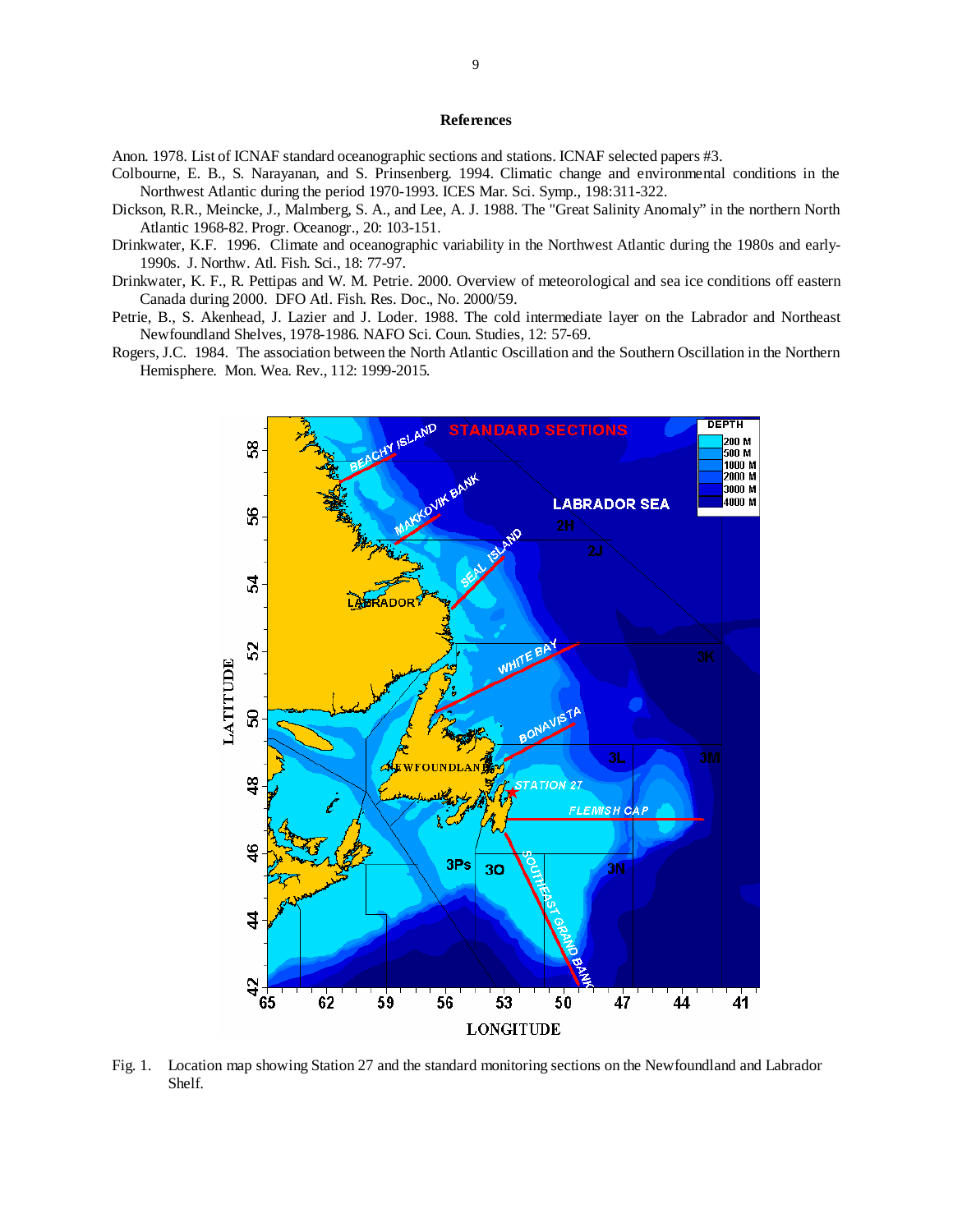

Fig. 2. Location maps showing the positions of sets with oceanographic data from the multi-species surveys during the spring and fall of 2003.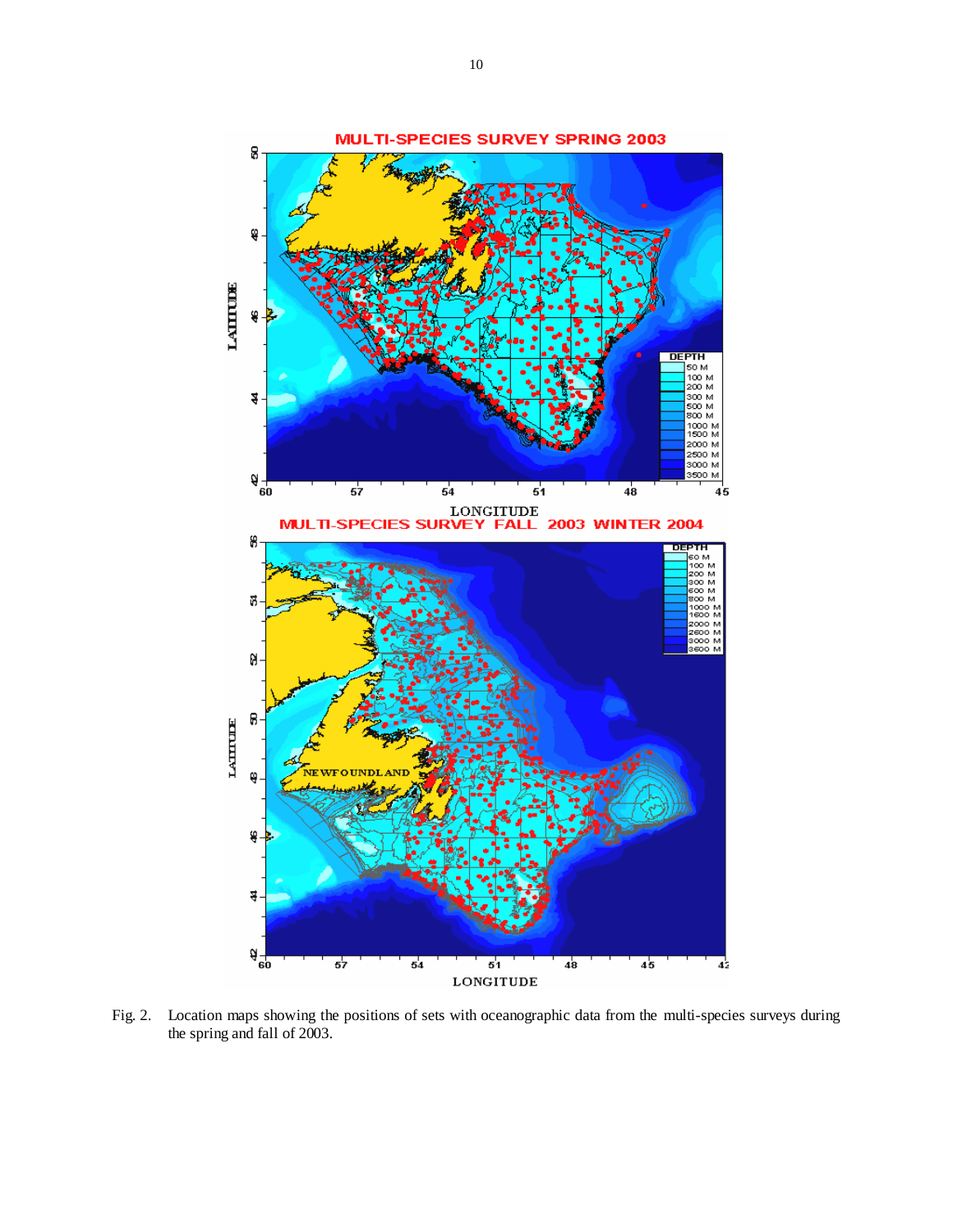

Fig. 3a. Contours of the annual cycle of temperature and temperature anomalies (in °C) (left panels) and salinity and salinity anomalies (right panels) as a function of depth at Station 27 for 2003.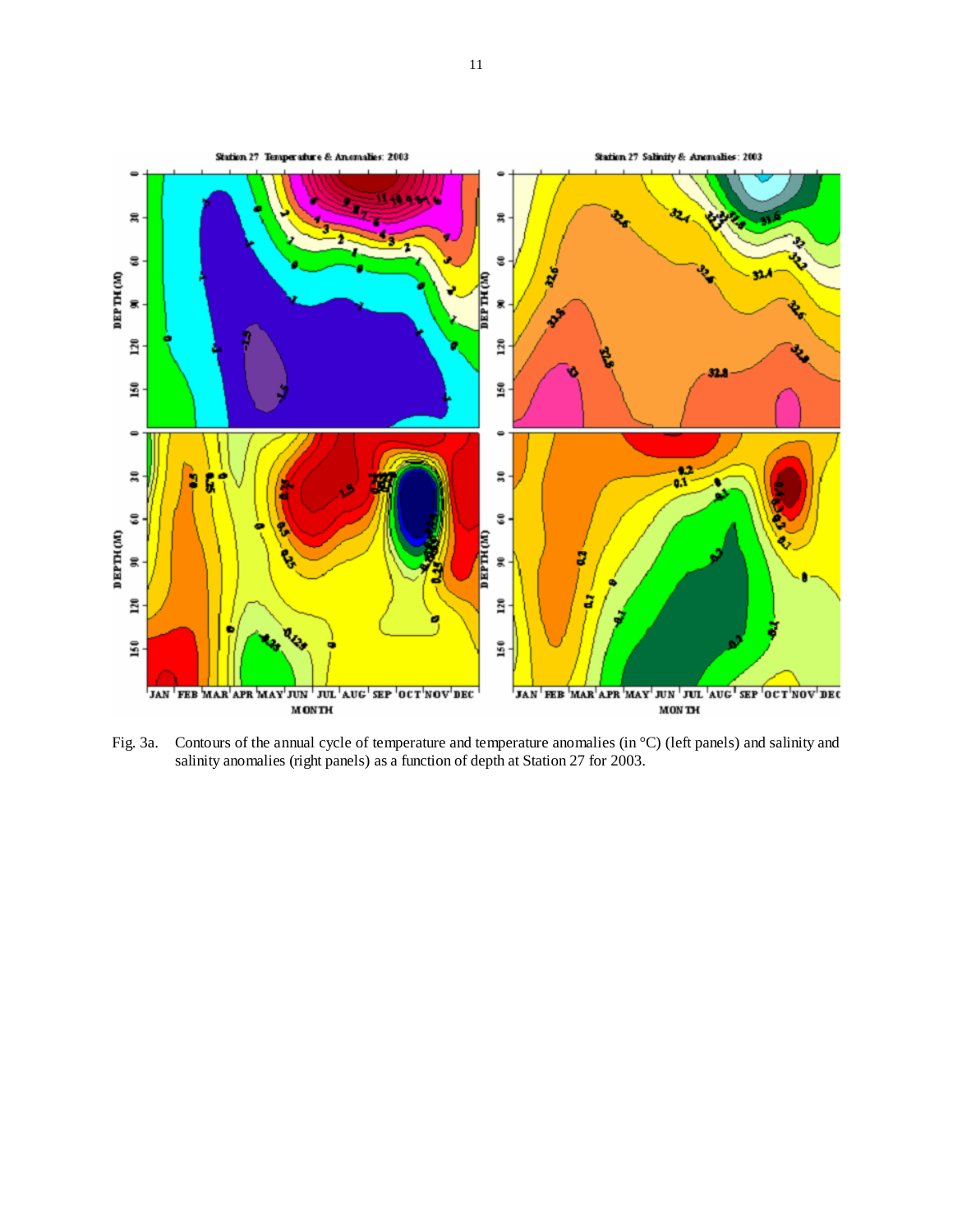

Fig. 3b. Time series of annual temperature (in  $^{\circ}$ C) and salinity anomalies as a function of depth at Station 27.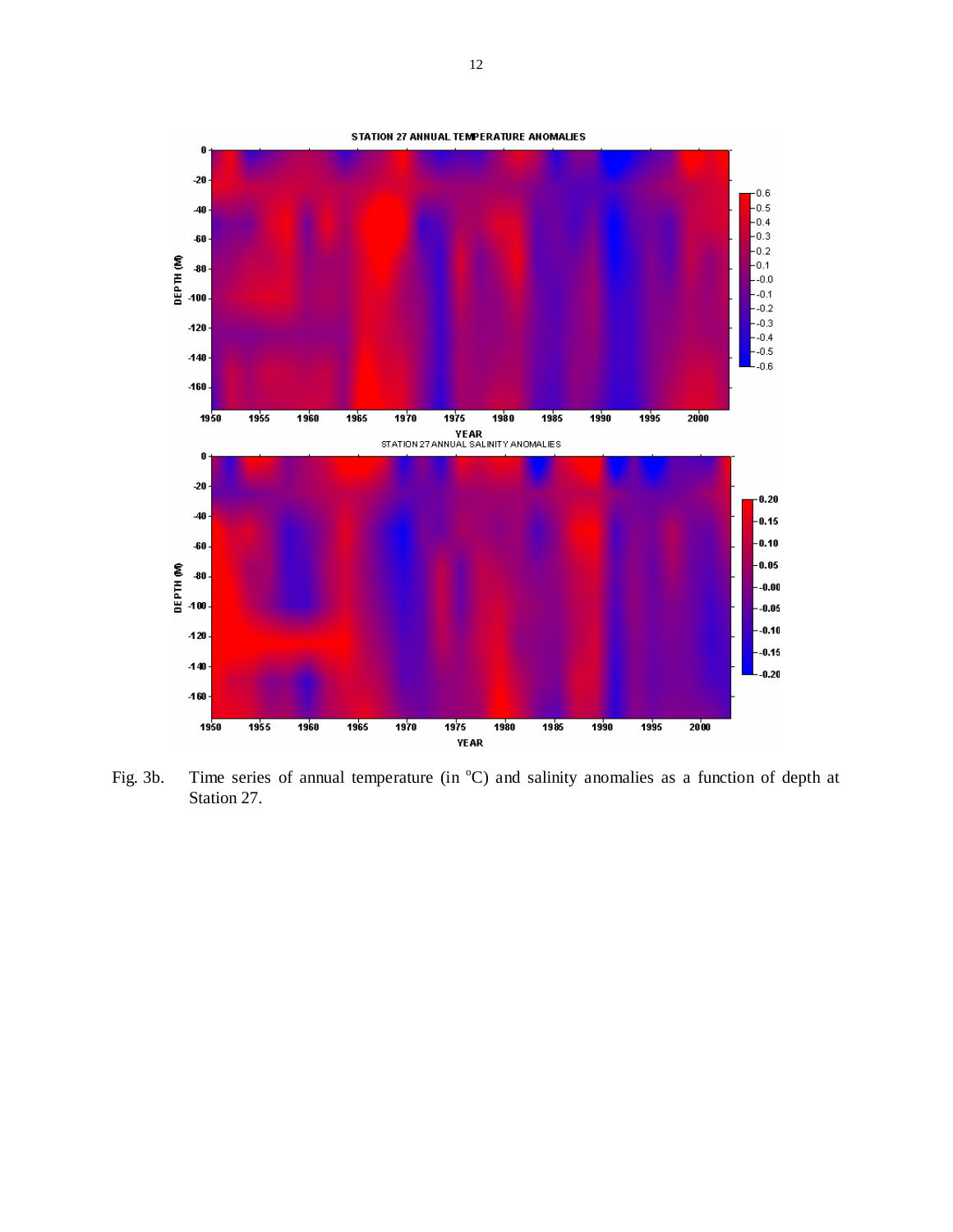

Fig. 4. Monthly surface, bottom and depth-averaged temperature anomalies at Station 27 during 2003 (right panels) and their annual anomalies with 5-year running means (left panels).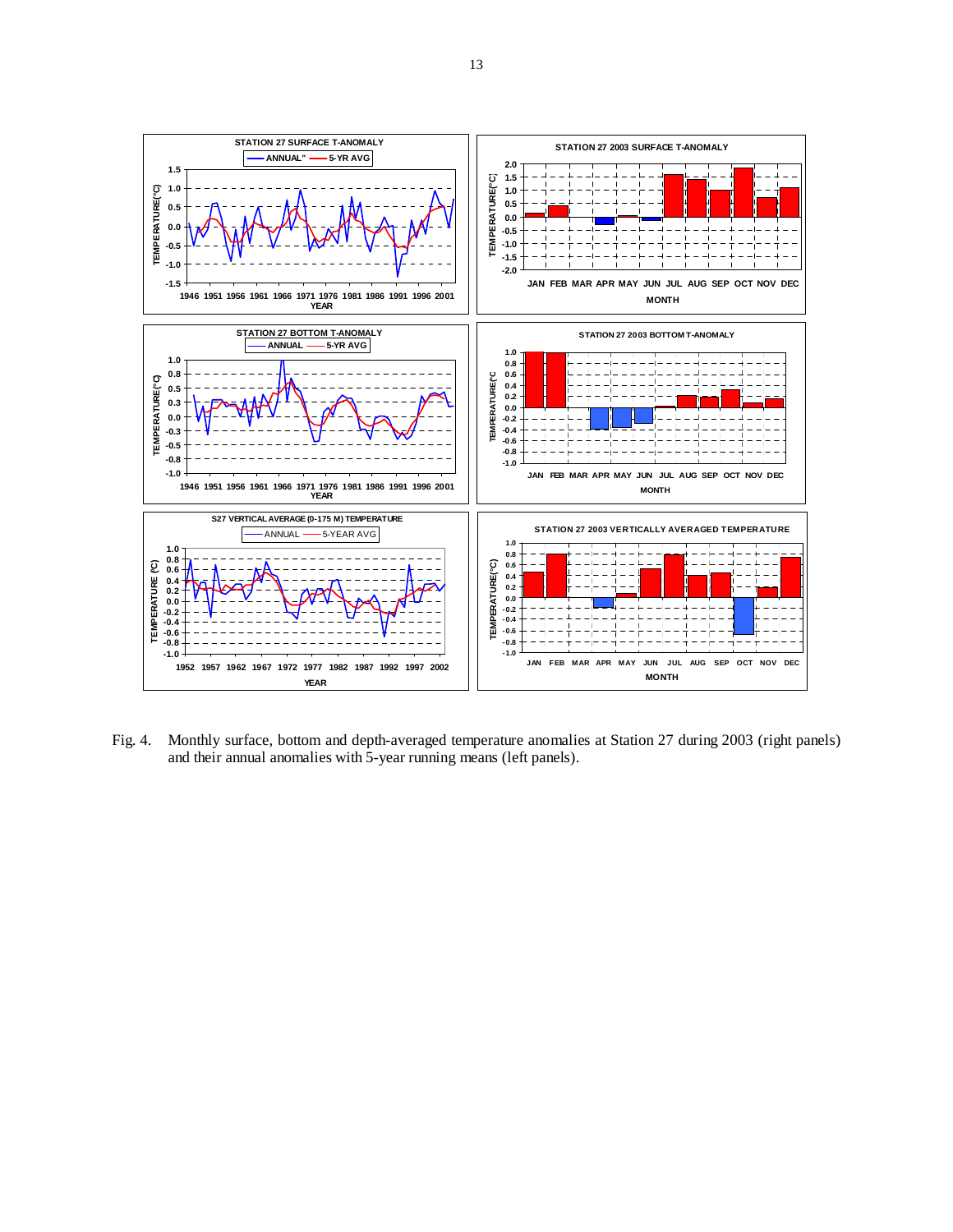

Fig. 5. Monthly surface, bottom and depth-averaged salinity anomalies at Station 27 during 2003 (right panels) and their annual anomalies with 5-year running means (left panels).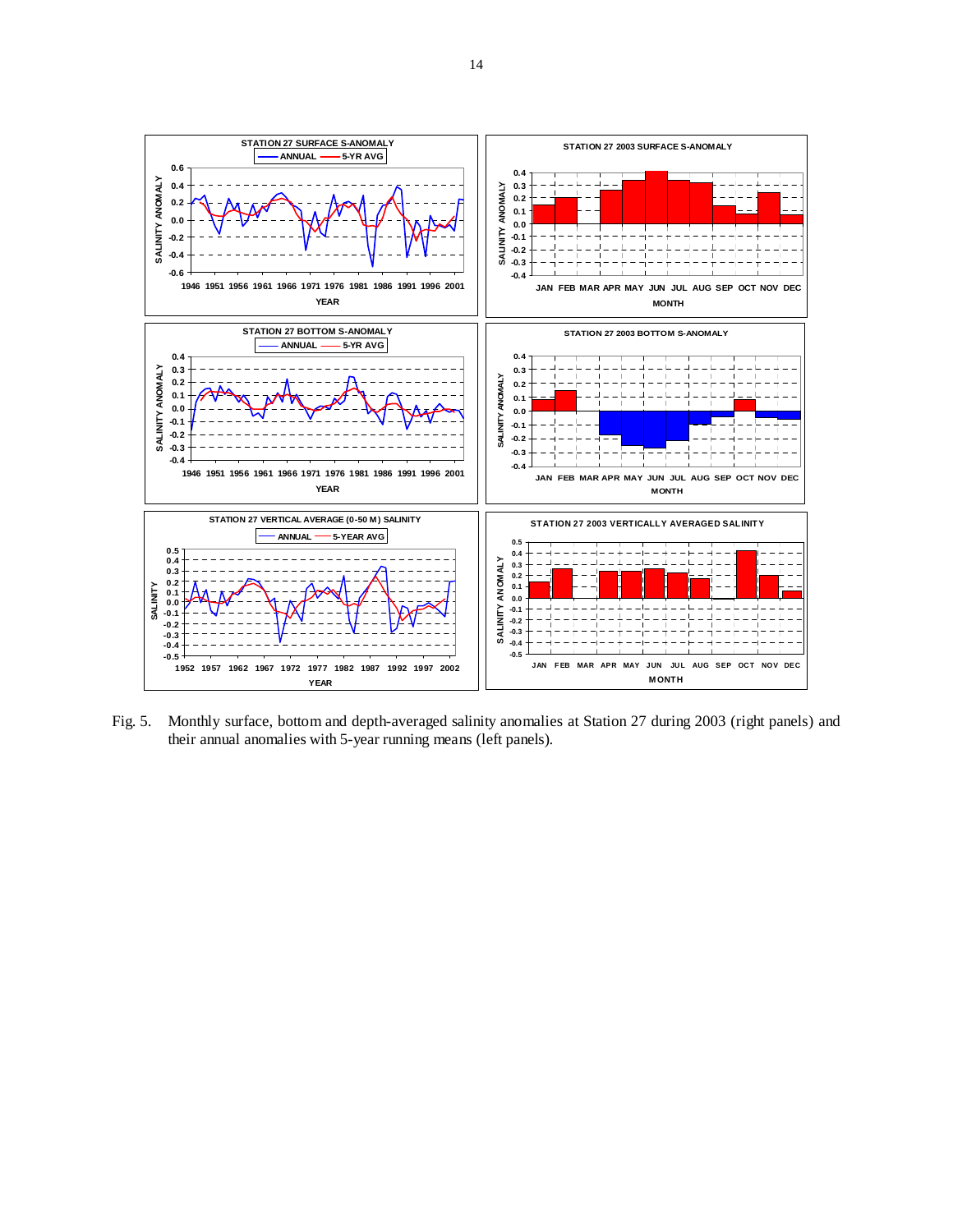

Fig. 6. Annual temperature anomalies (left panels) and salinity anomalies (right panels) on the Flemish Cap in NAFO Division 3M at selected water depths. The heavy lines are the 5-year running means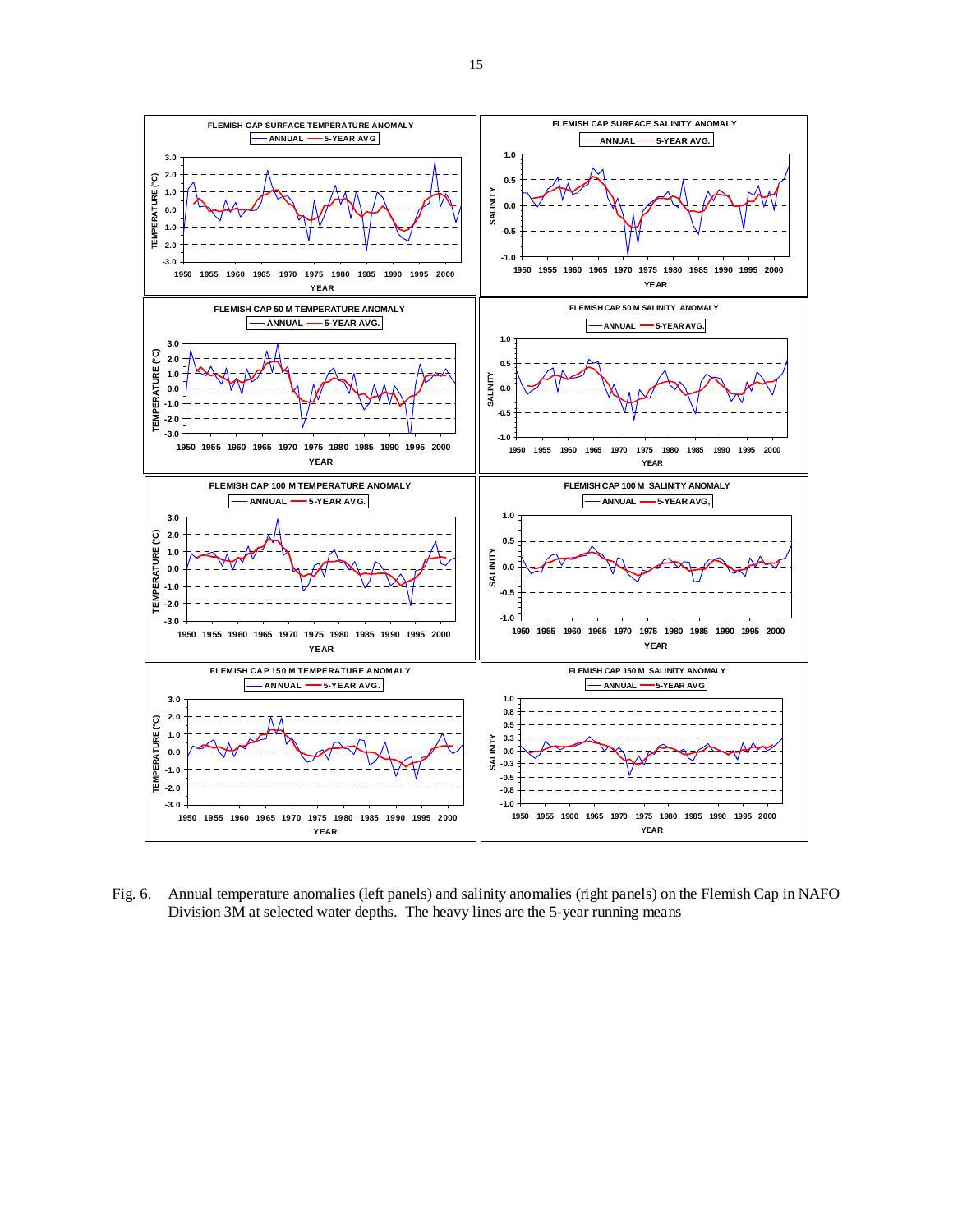

Fig. 7. Annual temperature anomalies (left panels) and salinity anomalies (right panels) on Hamilton Bank in NAFO Division 2J at selected water depths. The heavy lines are the 5-year running means.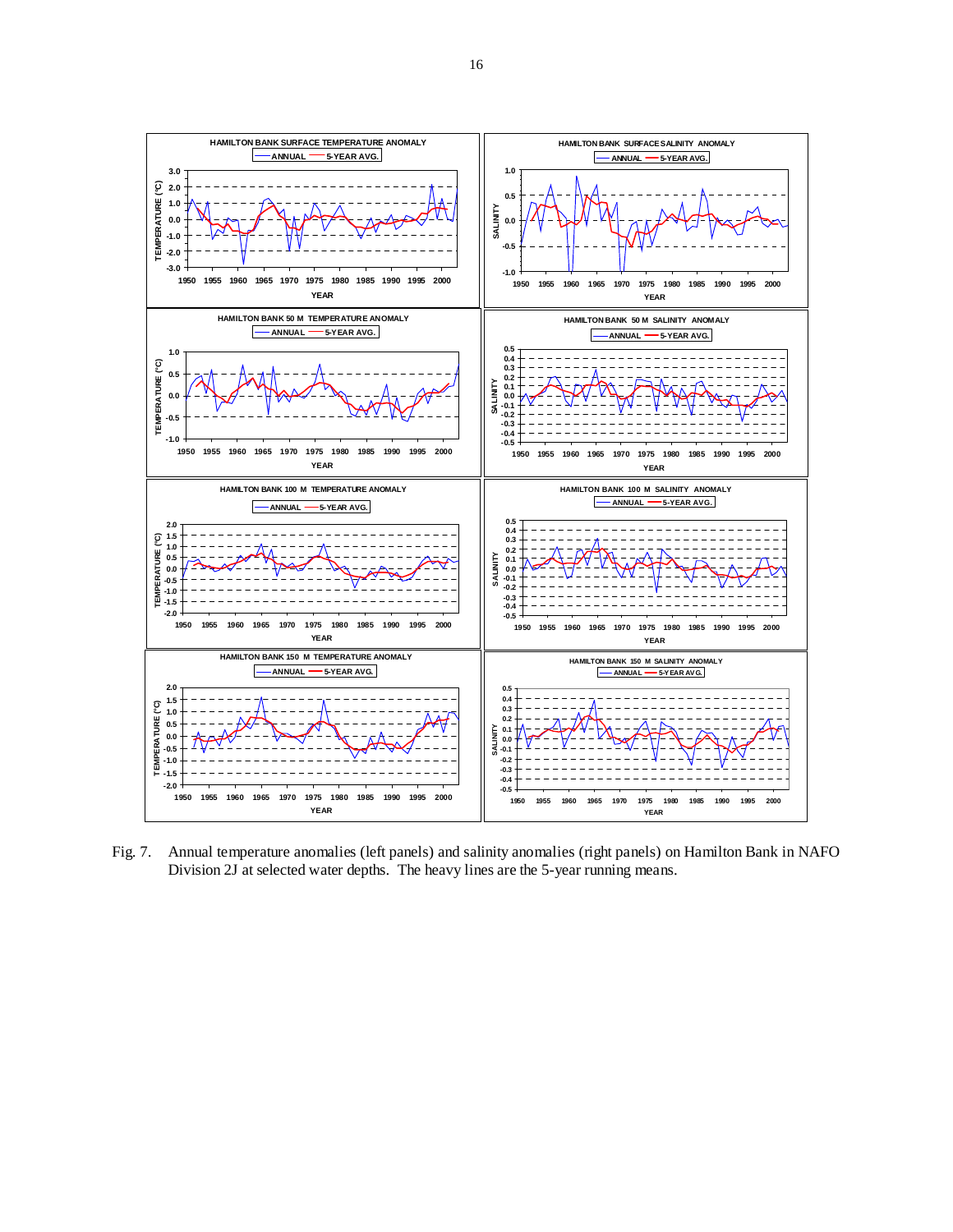

Fig. 8. Contours of temperature and temperature anomalies (in <sup>o</sup>C) along the Flemish Cap, Bonavista and Seal Island sections (Fig. 1) during the summer of 2003.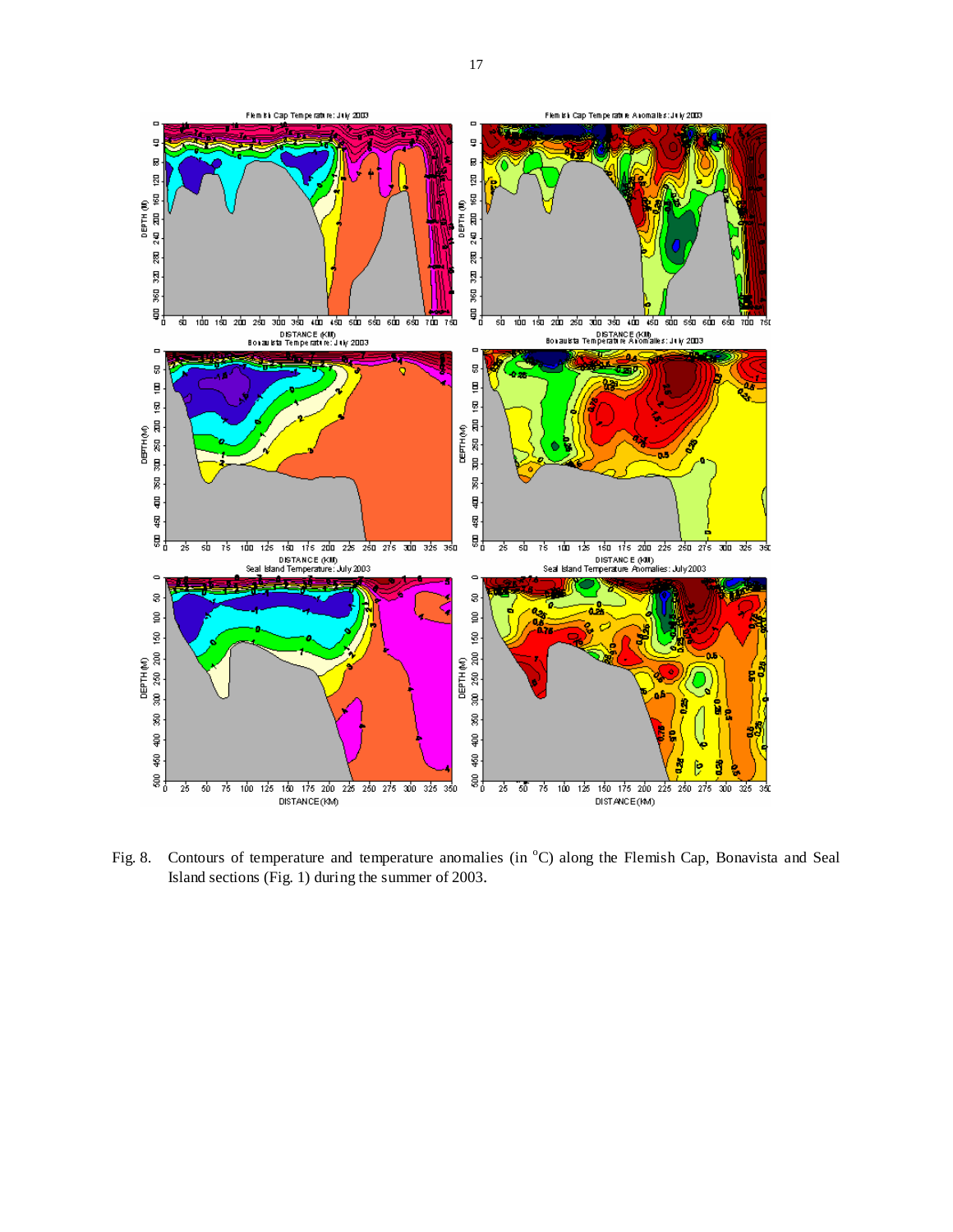

Fig. 9. Contours of salinity and salinity anomalies along the Flemish Cap, Bonavista and Seal Island sections during the summer of 2003.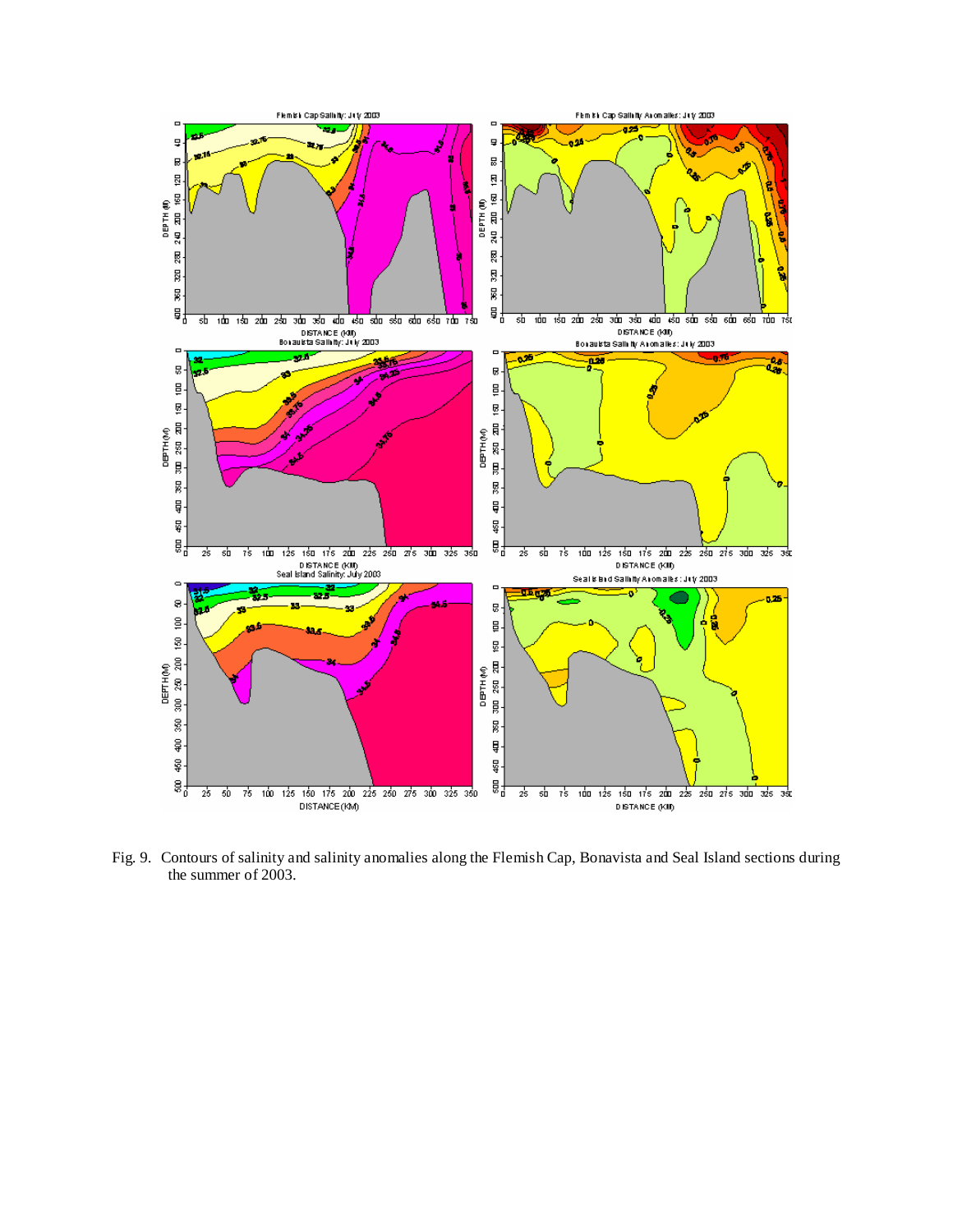

Fig. 10. Annual summer CIL cross-sectional area anomalies along the Flemish Cap, Bonavista and Seal Island sections. The anomalies are references to the 1971-2000 means.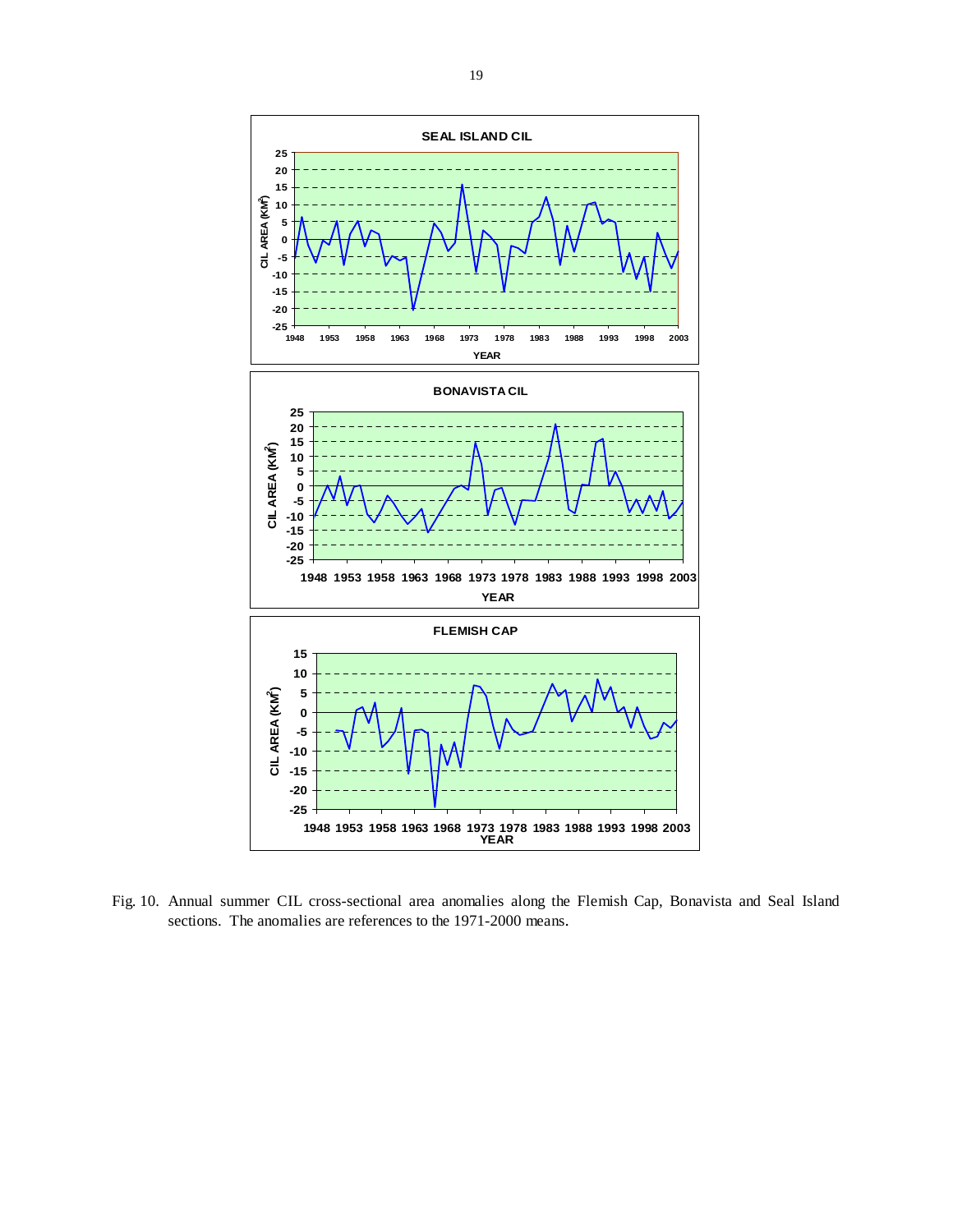

Fig. 11. The April 2003 bottom temperature and anomalies (in °C) in NAFO Subdivisions 3Pn and 3Ps. The anomalies are referenced to the 1971-2000 average.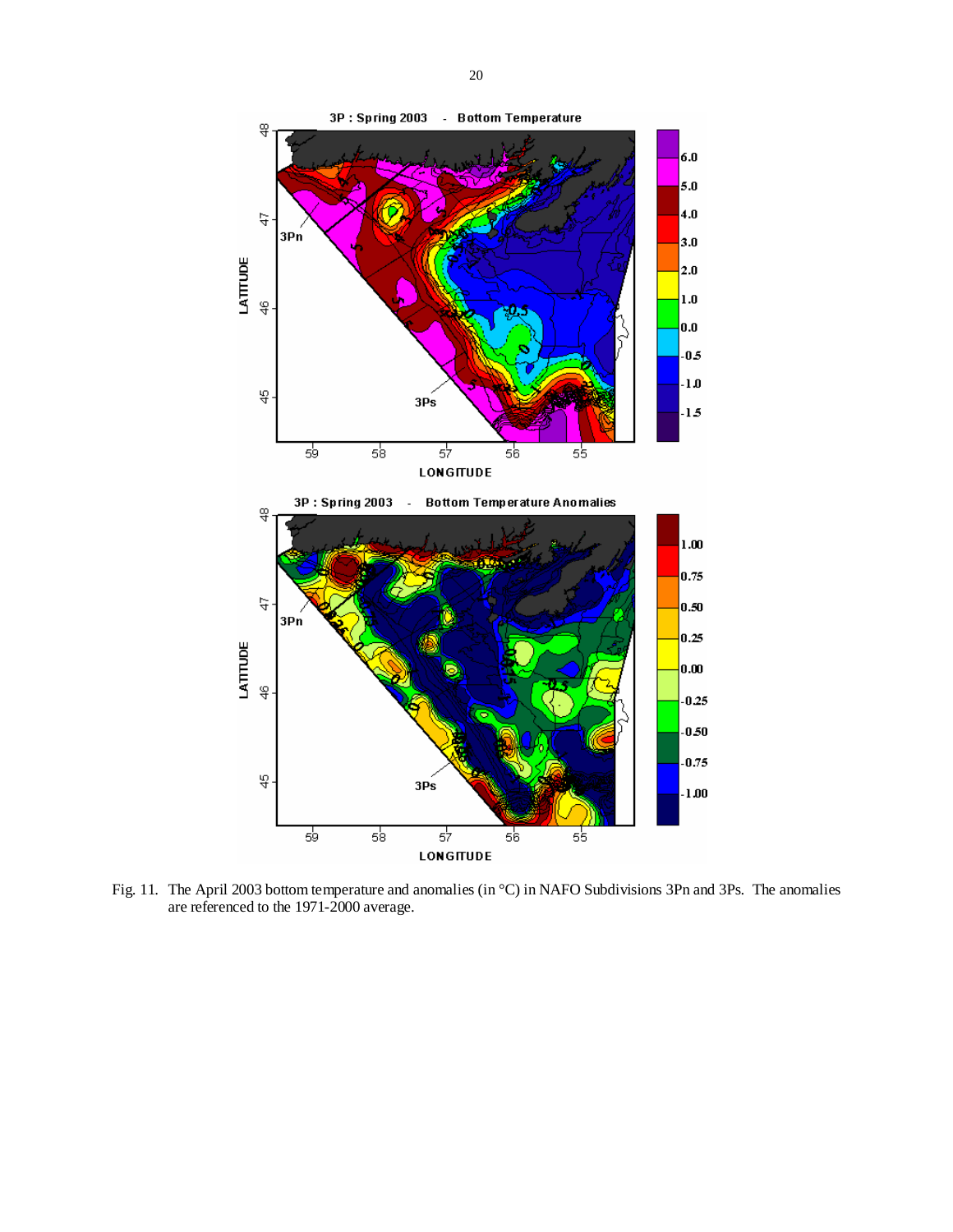

Fig. 12. Contours of bottom temperature and their anomalies (in °C) for the spring and fall of 2003 from the multispecies survey of NAFO Div. 3LNO.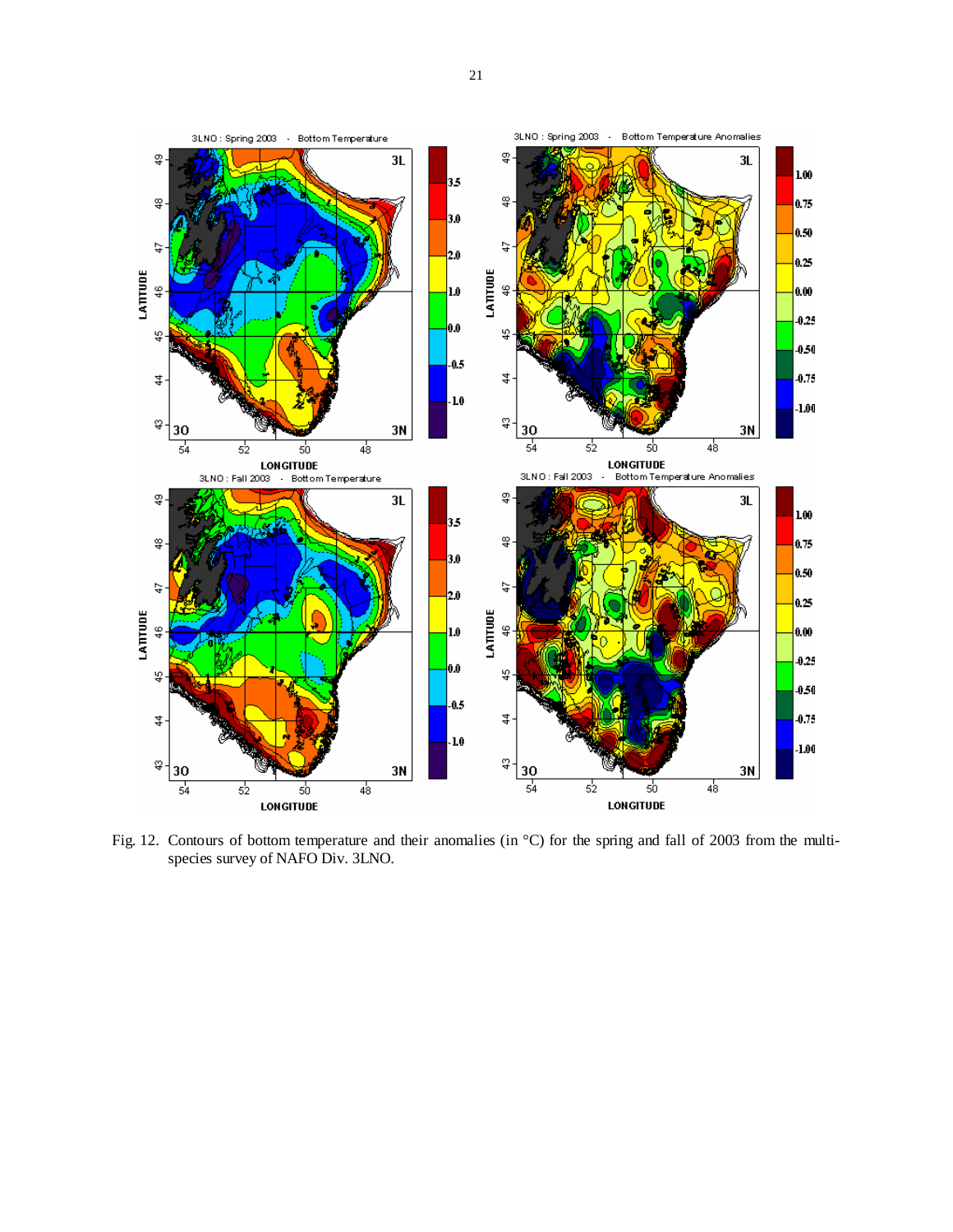

Fig. 13. Contours of bottom temperature and their anomalies (in °C) for the fall of 2003 from the multi-species survey of NAFO Div. 3K.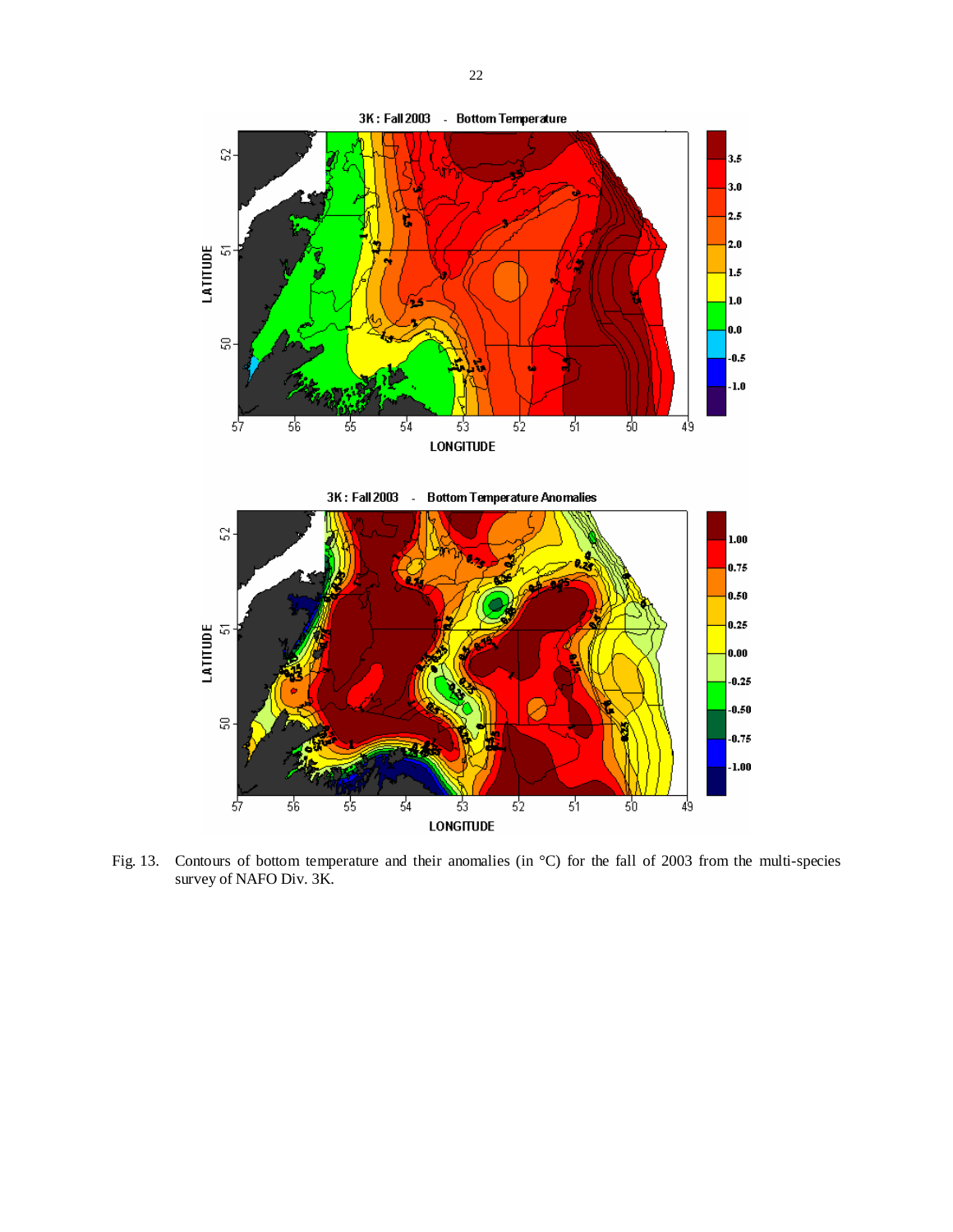

Fig. 14. Contours of bottom temperature and their anomalies (in °C) for the fall of 2003 from the multi-species survey of NAFO Div. 2J.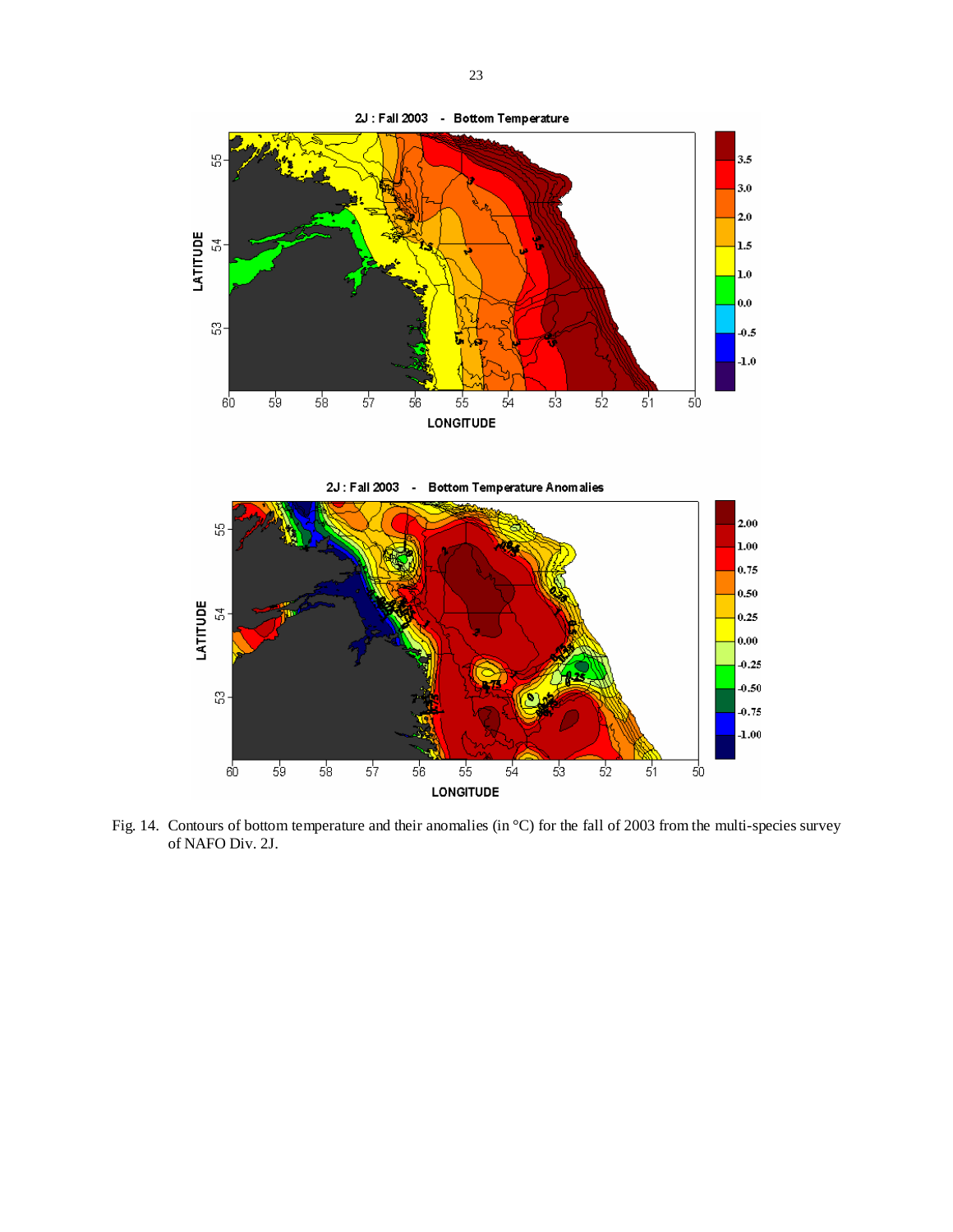

Fig. 15. Time series of the spatially averaged bottom temperatures during the spring (top panel) and fall (bottom panel) in NAFO Div. 3P, 3LNO, 3K and 2J.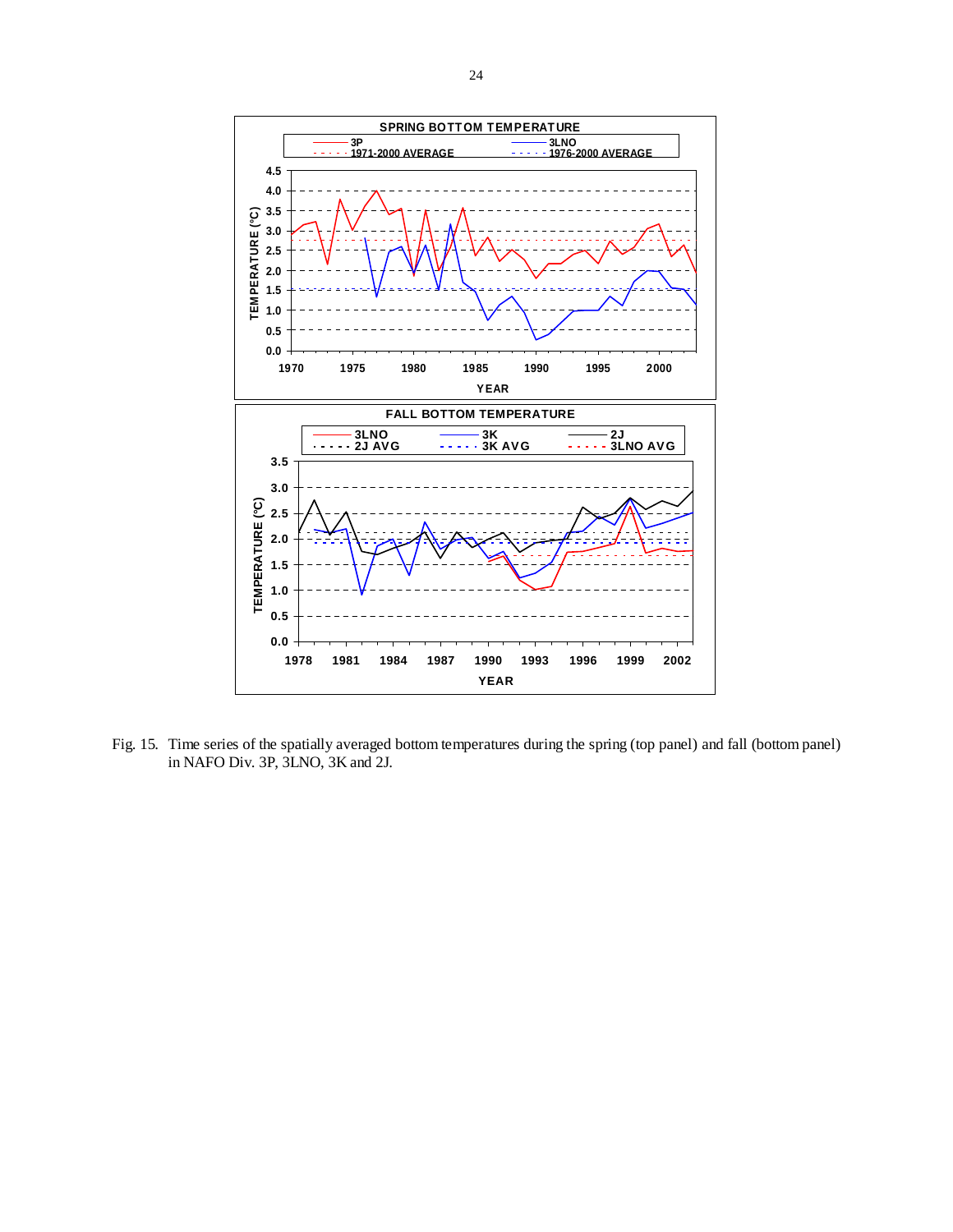

Fig. 16. Time series of the percentage area of the bottom in NAFO Div. 3P (top panel) and in Div. 3LNO (bottom panel) covered by water with temperatures  $\leq 0^{\circ}$ C, 0-1°C, 1-2°C, 2-3°C and  $\geq 3^{\circ}$ C during spring.